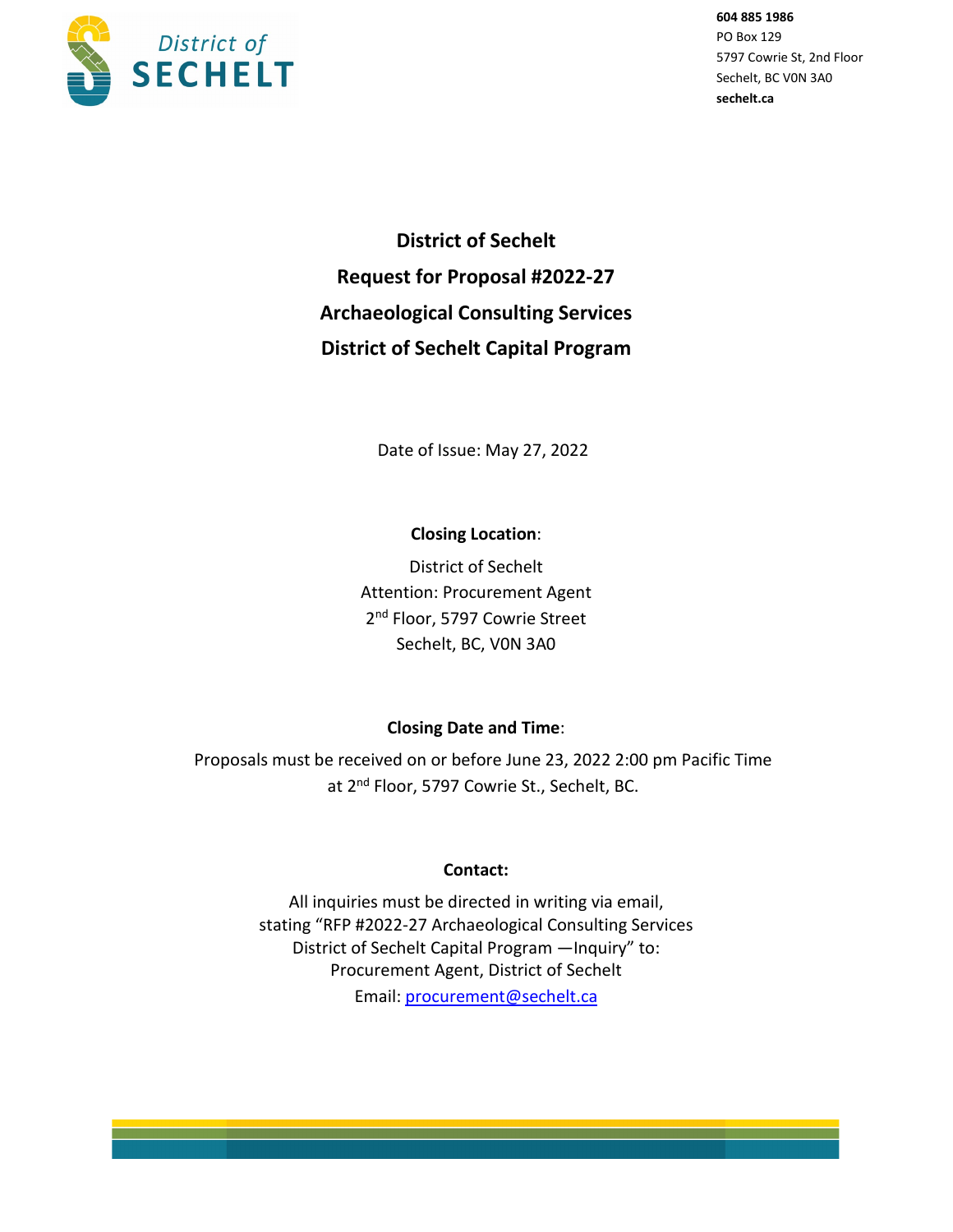

## **1. OVERVIEW**

The District of Sechelt (the "District") is requesting Proposals for the provision of archaeological consulting services for a three-year term to support the District of Sechelt Capital Program.

The District of Sechelt is located on the west coast of British Columbia ("BC") approximately 30 kilometres ("km") north of Vancouver. The region, known as the Sunshine Coast, includes approximately 3900 square km on the Sechelt Peninsula surrounded by the waters of the Strait of Georgia, Howe Sound, and Sechelt Inlet.

The District of Sechelt is seeking to engage the services of up to three (3) pre-qualified archaeological consulting firms to advise the District about archaeological considerations and permitting processes, hold a multi-assessment permit(s) for three years for the District's Capital Program, initiate amendments to permits when necessary, and act as the District's main point of contact with First Nation(s) and any other affected stakeholders for the archaeological, heritage, and cultural resources.

The representatives selected will become part of the District of Sechelt Consultant Roster for pre-qualified archaeologists, and will be utilized on a rotational basis. The call-ups might be direct call-ups, or after quotations have been received from pre-qualified consultant rostered archaeologists. The District will fund the acquisition of parallel multi-assessment permits for rostered archaeologists to conduct work for District projects.

This Request for Proposal ("RFP") is being issued electronically through BC Bid [\(www.bcbid.gov.bc.ca\)](http://www.bcbid.gov.bc.ca/), CivicInfo BC (www.civicinfo.bc.ca) and the District's website [\(www.sechelt.ca\)](http://www.sechelt.ca/).

### **Intended Term of Agreement**

Successful proponents will enter an agreement with the District for a three (3) year term that could be extended through mutual agreement.

A copy of the Agreement is included for reference in **Attachment A** to this RFP.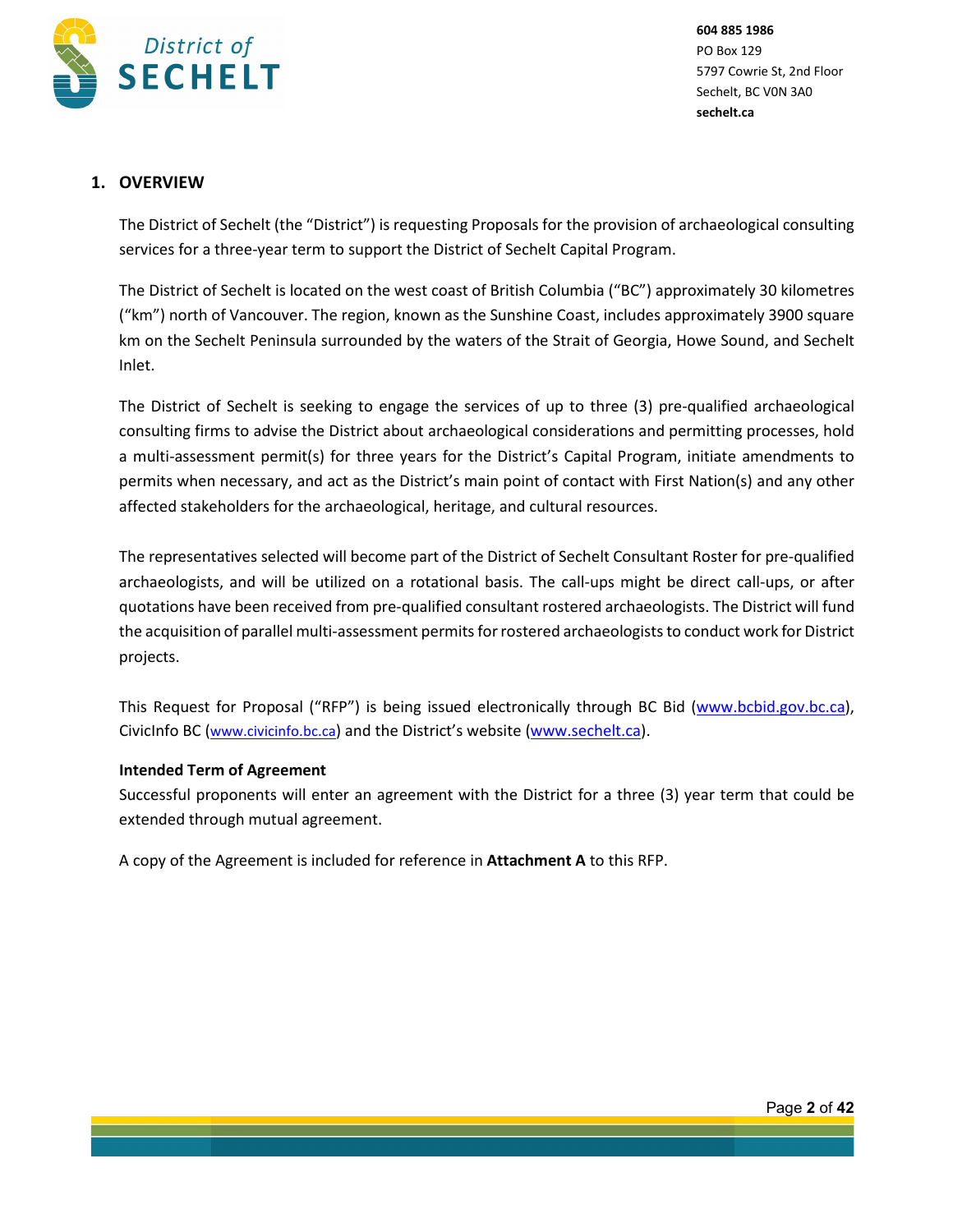

#### **Definitions**

Throughout this RFP the following additional definitions apply:

**"24/7"** means twenty-four (24) hours a day, seven (7) days a week, three hundred sixty-five (365) days per year.

**"Addendum"** or **"Addenda"** means document(s) issued by the District as a supplement to this RFP that corrects errors, explains inconsistencies, provides clarifications or responses to questions submitted by Proponents or otherwise details or updates information provided in the RFP.

**"Agreement"** means a legal document and any attachments that bind the District to other parties subject to the terms of the RFP.

**"Business Days"** means Monday through Friday, inclusive, excluding statutory holidays.

**"Closing Date and Time"** means the closing date and time as set out on the cover page of the RFP.

**"District"** means the District of Sechelt, BC.

**"MB"** means megabyte, which is equal to 1024 kilobytes or 1,048,576 bytes of digital information.

**"Must," "Shall,"** or **"Mandatory"** means a requirement of this RFP that must be met for a Proposal to receive consideration.

**"Proponent"** means an individual, partnership or company that submits, or intends to submit, a Proposal in response to this RFP.

**"Proposal"** means a response/submission provided by a Proponent in response to this RFP.

**"RFP"** means this Request for Proposal, including all appendices, schedules and addenda.

**"Should"** means a requirement having a significant degree of importance to the objectives of this RFP.

**"USB stick"** means an external flash drive that can be used with any computer that has a USB port.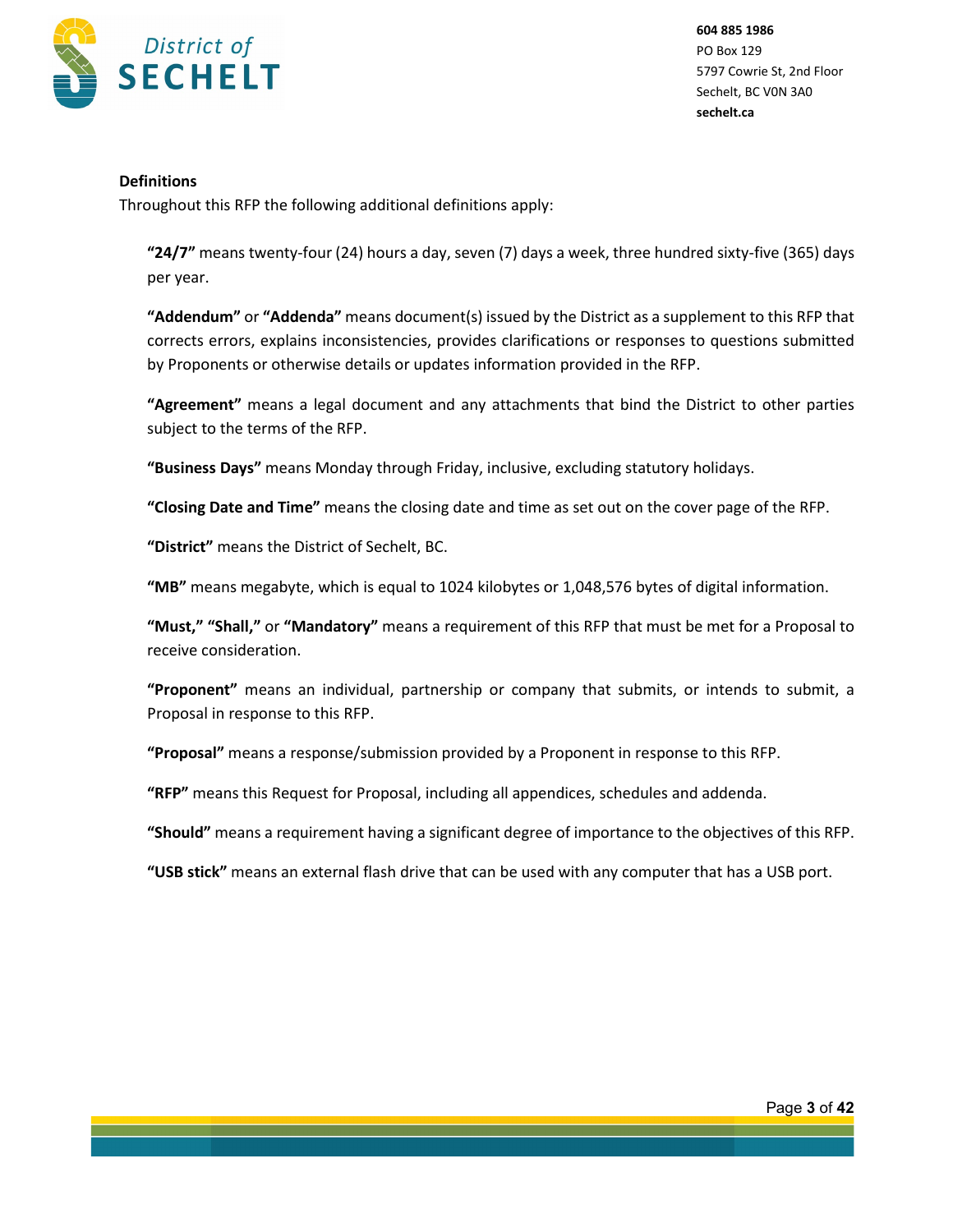

## **2. SCOPE OF WORK & SPECIFICATIONS**

Successful proponents will be expected to provide the District of Sechelt with practical, professional, and reliable archeological consulting services related to the *Heritage Conservation Act (BC)*. Consultants should demonstrate that they can provide proactive strategies to manage archaeological risk within study areas to ensure the timely and cost-effective completion of capital projects. Proponents must have the ability to direct field work and be a Provincial archaeological permit holder. It is expected that the successful proponent will work closely with the shíshálh Nation and affected stakeholders.

The scope of services falls into the following categories:

#### Capital Program Planning and Implementation Support Services

Services may be required such as Archeological Overview Assessments (AOA), Preliminary Field Reconnaissance (PFR), and Archeological Impact Assessments (AIA) for the District's Capital Program. As part of the archaeological investigations, requirements might include, but might necessarily be limited to:

- confirm the presence or absence of cultural deposits within the project areas;
- evaluate the vertical and horizontal extent of archaeological deposits as required;
- remote access to Archaeological Data (RAAD) GIS mapping and analysis;
- identify and evaluate the magnitude and significance of impacts on archaeological resources that might result from the proposed projects;
- provide viable alternatives for avoiding or managing adverse impacts to archaeological deposits;
- obtain any required permits and/or approvals from the Provincial Archeology Branch, including multi-assessment permits for planned capital projects in the five-year plan and operation/maintenance activities entailing ground disturbance; and,
- if necessary, include archeological requirements, mitigation measures, and chance find protocols in construction contract documents, and coordinate these activities and professionals during construction, if necessary.

#### Public Works and Municipal Construction Support Services

For projects which advance into the construction stage construction support may be required, such as:

- archeological awareness training for District staff and external contractors conducting project work for the District;
- any data collection and reporting required by the archaeological permit;
- mapping of known or modeled archaeological, culture or heritage sensitive sites and providing this information to First Nations and the Provincial government as required; and,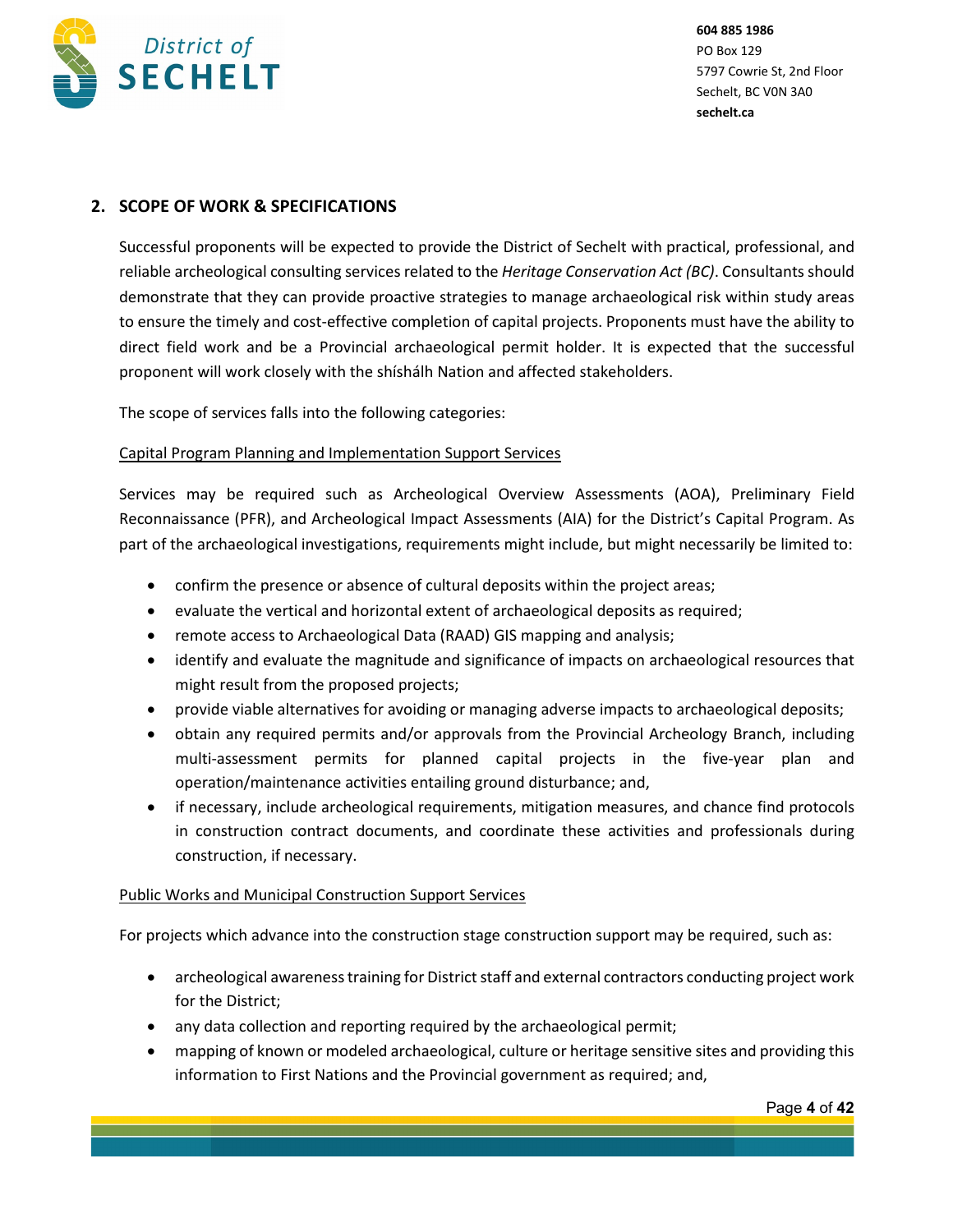

- field services and site monitoring including but not limited to:
	- $\circ$  arranging and supporting field monitor representatives from each of the permitting First Nations where applicable;
	- o site inspection, investigations, and testing;
	- o site surveillance of sensitive areas during construction work; and,
	- o field monitoring required by the terms of any permit.
- preparation of post-construction reports detailing findings of construction monitoring.

### First Nation(s) and Stakeholder Liaison Services

The District will rely on the archaeological consultants for engagement activities, such as;

- liaise with shíshálh Nation; and
- contact individuals and organizations with knowledge of archaeological resources in the study area where appropriate.

#### Archaeology Advisory Services

The archaeological consultant will guide the District on the integration of best practices in formulating the District's archaeological policies. Some of this guidance will take the form of:

- establishing working groups and incorporate best practices for intergovernmental engagement and associated permitting with local First Nations;
- review and provide feedback on the District's draft archaeology policy;
- advising on strategies and best practices for departmental archaeological policy, and policy development for topics such as:
	- o First Nations engagement and collaboration;
	- o archaeological resource management;
	- o site protection strategies;
	- o archaeological procedure documents; and,
	- o emergency impact management;
- assisting District staff in archaeological best practices education and training to include:
	- o Resources Information Standards Committee (RISC);
	- o Chance Find Procedures (CFP);
	- o Culturally Modified Tree (CMT) Inventory; and,
	- o Cultural heritage education; and,
- preparation of reports and presentations for any of the above.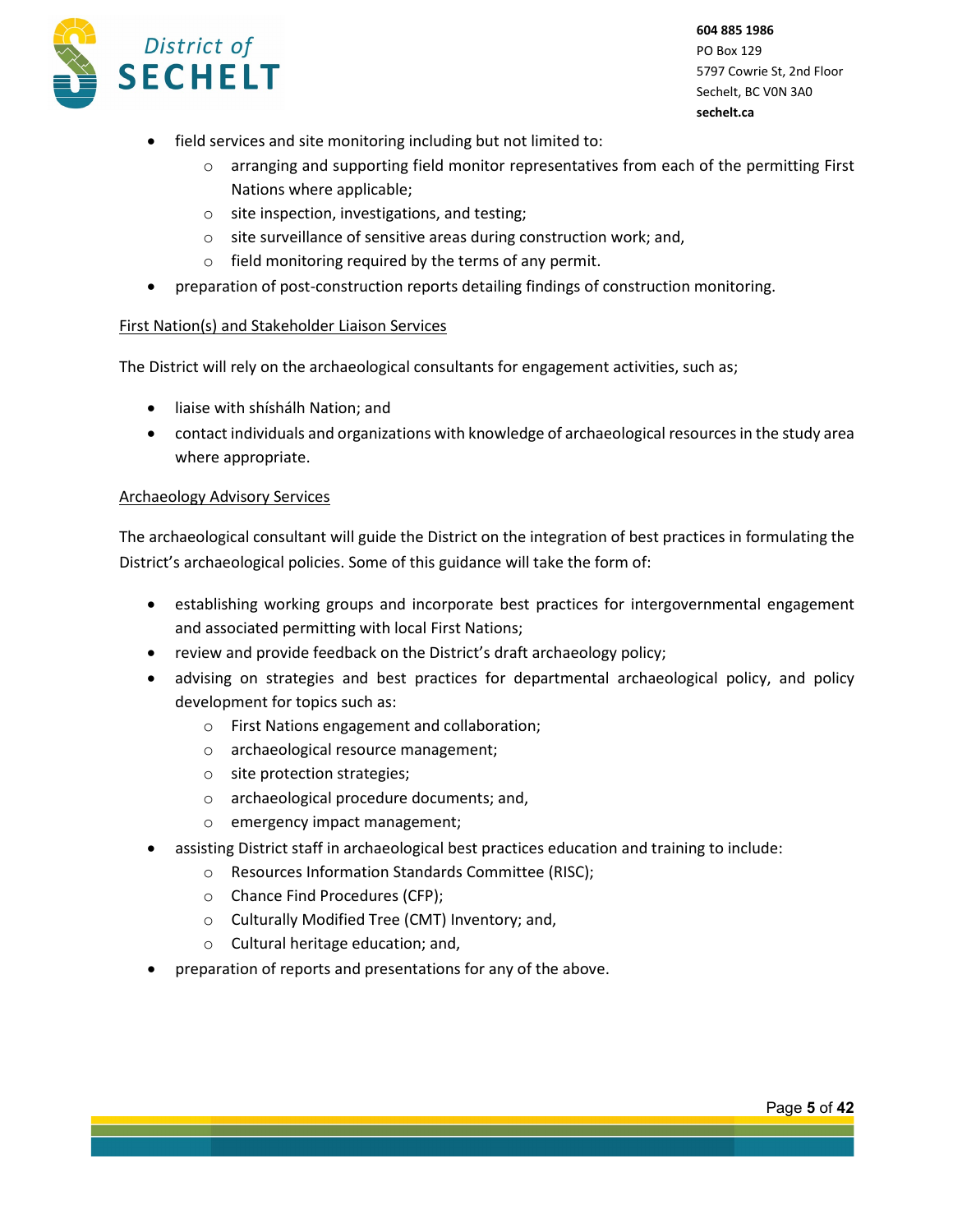

### **Location Considerations**

Sechelt is located on the Sunshine Coast, 30 kilometers northwest of Vancouver, BC. The Sunshine Coast does not have an overland route to the BC mainland and is dependent on the BC Ferry Corporation for the movement of vehicles or by barge for other items. A passenger ferry service runs between Horseshoe Bay and Langdale in the south and a smaller passenger service between Earl's Cove and Saltery Bay in the north. Scheduled seaplane flights from Vancouver, Richmond and Nanaimo are also available. Proponents should take this into consideration when preparing their Proposals. It may be beneficial for Proponents to conduct a visit of the area before submitting a Proposal.

### **3. SUBMITTING A PROPOSAL**

Proponents are solely responsible forsubmitting their Proposals on or before *June 23, 2022, 2:00:00 pm Pacific Time* as indicated on the time clock at the District of Sechelt Reception Counter*;* and to ensure their Proposals are received when, where and as specified in this RFP. The District is not responsible for lost, misplaced or incorrectly delivered Proposals.

Proposals may be delivered in one (1) of the following two (2) methods *only*:

1. **By hand/courier delivery***:* Proponents should submit two (2) hard copies and one (1) digital copy of their Proposal on a USB stick (PDF format only) in a sealed envelope/package clearly marked "RFP #2022-27 Archaeological Consulting Services District of Sechelt Capital Program —Proposal." Proposals must be delivered to: The District of Sechelt, 2<sup>nd</sup> Floor, 5797 Cowrie St., Sechelt, BC;

OR

2. **By Email:** Proponents should submit one (1) digital copy of their Proposal in PDF format only to [procurement@sechelt.ca,](mailto:procurement@sechelt.ca) with the subject line clearly marked "RFP #2022-27 Archaeological Consulting Services District of Sechelt Capital Program —Proposal Attached."

**Note that the maximum file size limit is 15MB, or less, and that the District cannot accept zipped files ("filename.zip"). In addition, the District will not consider materials that are posted on websites or stored in a drop box or similar technological means as part of any Proposal**

Electronically submitted Proposals will be deemed to be successfully received when the delivered time as noted by the District server is at or before the Closing Date and Time. The District will not be liable for any delay for any reason including technological delays, spam filters, firewalls, job queue, file size limitations, quarantine, etc.

The District will provide a reply email acknowledging receipt of submission. If Proponents do not receive such confirmation, they must assume that Proposals have not been received and should follow up directly with the District.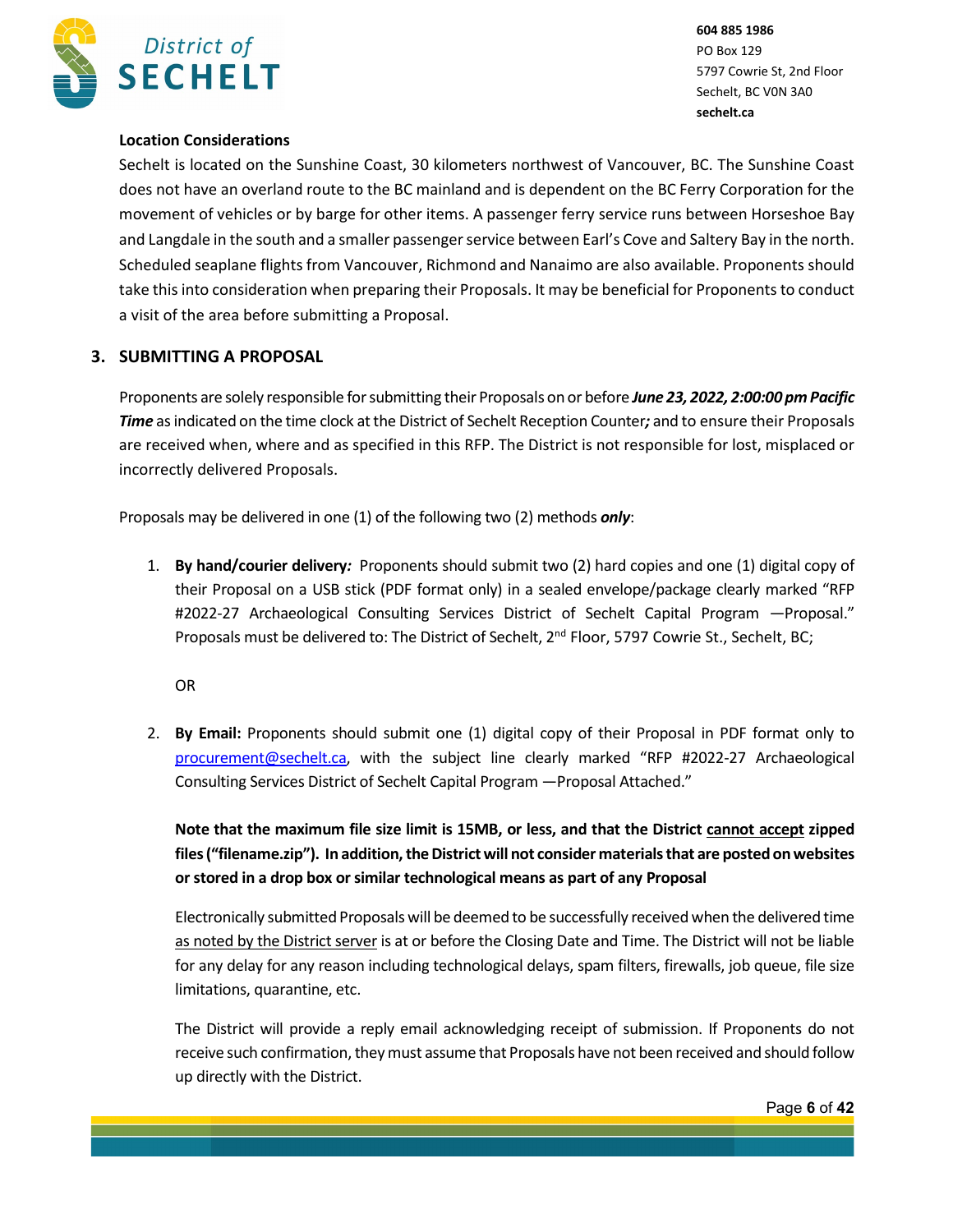

Proponents warrant that electronic files/media submitted are free, in whole or in part, from any malicious file that could cause damage to the District's technological infrastructure.

The following Proposals will not be accepted or considered:

- Proposals received by facsimile (fax);
- Proposals received in a language other than English; and
- Proposals received after the Closing Date and Time.

#### **Proponent Expenses**

Proponents are solely responsible for their own expense in preparing, delivering or submitting a Proposal, and for subsequent negotiations with the District, if any. The District will not be liable to any Proponent for any claims, whether for costs, expenses, damages, losses or liability incurred by the Proponent in preparing its Proposal, loss of anticipated profit in connection with any final Agreement, or any other matter whatsoever.

#### **Acceptance and Rejection of Proposals**

The District reserves the right to reject any and all Proposals, or any parts thereof, or to waive any informality or defect in any Proposal if it is in the best interests of the District.

All Proposals, plans and other documents submitted shall become property of the District. Responses to this RFP are considered public information and are subject to disclosure under the *Freedom of Information and Protection of Privacy Act*.

#### **Inquiries Related to this RFP**

All inquiries must be directed in writing via email only to the District's Procurement Agent at [procurement@sechelt.ca.](mailto:procurement@sechelt.ca) The subject line must read: "RFP #2022-27 Archaeological Consulting Services District of Sechelt Capital Program —Inquiry."

No other verbal or written instruction or information shall be relied upon by Proponents, nor will they be binding upon the District.

All inquiries regarding this RFP must be received by *June 16, 2022 at 2:00 pm Pacific Time*.

If an Addendum is necessary, it will be posted on the BC Bid, CivicInfo BC and District's websites, and shall become part of the RFP. It is the responsibility of Proponents to ensure that they have retrieved any and all Addenda/Addendum issued prior to the Closing Date and Time.

#### **Withdrawal**

Proponents may amend or withdraw their Proposals before the Closing Date and Time by submitting a request in writing via email only to the District's Procurement Agent at [procurement@sechelt.ca.](mailto:procurement@sechelt.ca) The subject line must read: "RFP #2022-27 Archaeological Consulting Services District of Sechelt Capital Program —Amend/Withdrawal."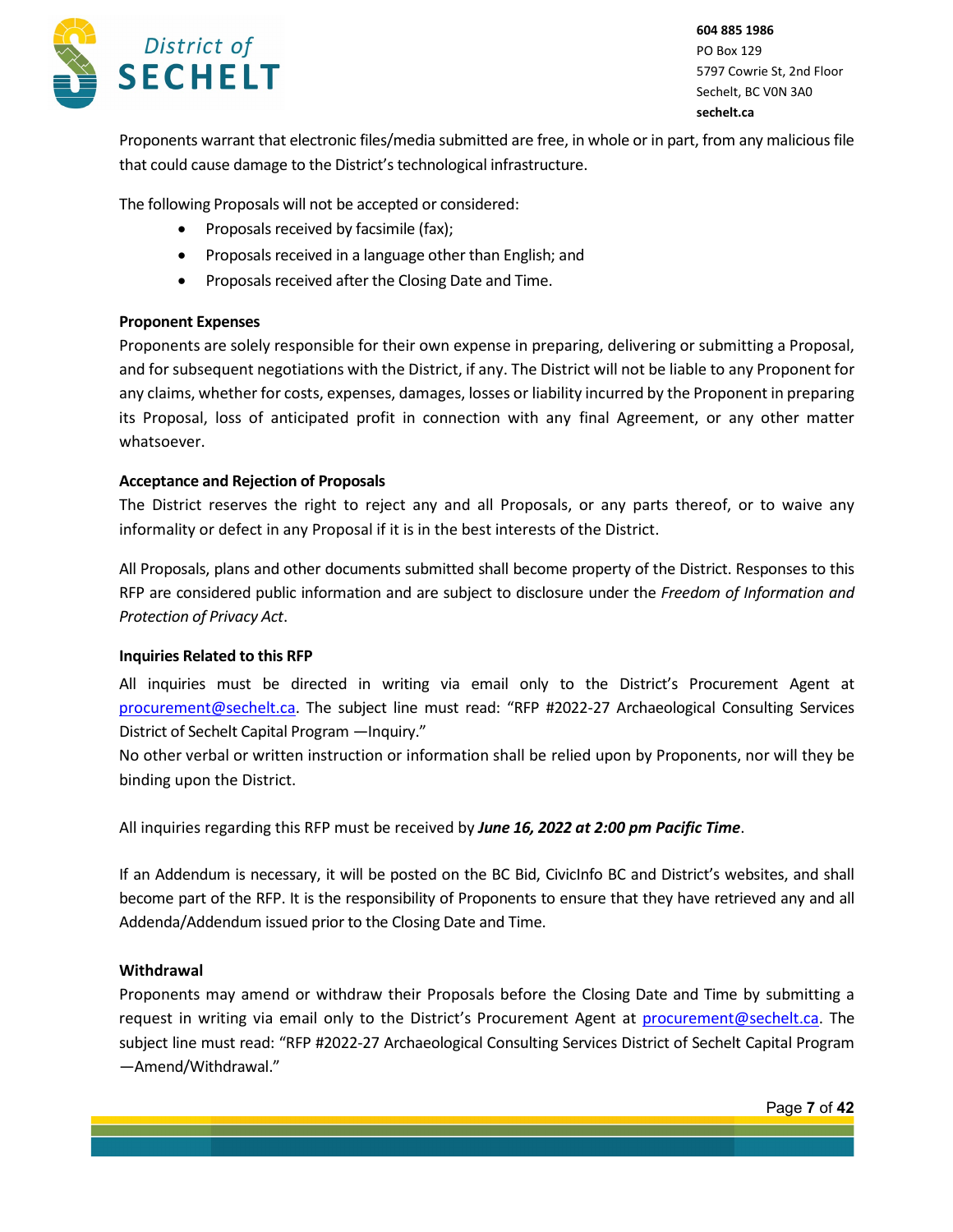

Upon Closing Date and Time, all Proposals become irrevocable and Proponents cannot change any part of their Proposals, unless clarification is specifically requested by the District.

### **4. SELECTION CRITERIA**

Proposals will be opened in private and will be evaluated against these pre-defined criteria based on an ability to deliver the complete scope of work stated in Section 2.

Proposals will be opened in private and will be evaluated against these pre-defined criteria:

#### **Project Team – 25 points**

- List of team members and project role
- CVs of team members including level of education and years of working experience
- Detailed summary of project-specific experience for team members

#### **Relevant Project Profiles – 25 points**

- Four projects maximum with references
- Consideration of similar projects in nearby and/or similar sized municipalities
- Experience with archaeological investigation and monitoring program for construction projects

#### **Methods, Workplan, and Scheduling – 50 points**

- Strategy to ensure timely completion of necessary processes and seamless integration of archaeological investigation, permitting, and monitoring with the project construction schedule
- Identify best practices for heritage, archaeological, and cultural resource identification, and preservation
- Approach to maintaining positive relationships with First Nations and any other affected stakeholders
- Approach to working with the Provincial Archaeology Branch

#### **5. GENERAL TERMS AND CONDITIONS**

#### **FORM OF OFFER**

This RFP must be completed in its entirety and it is Proponents' sole responsibility to ensure that their Proposals and the number of copies in the form required are received on time and at the proper location.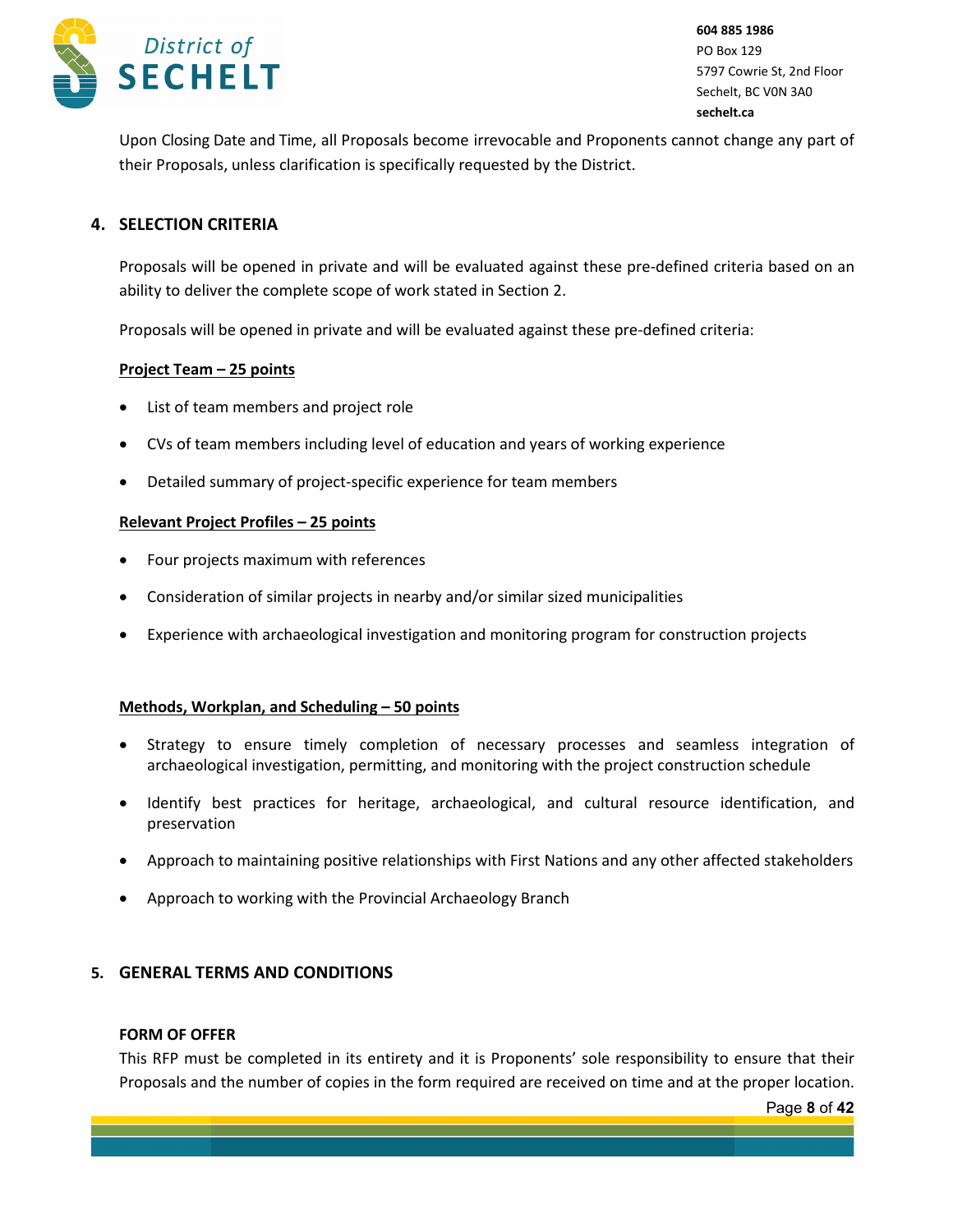

Failure to properly complete the requirements of this RFP may cause a Proposal to be rejected. Proposals received after the Closing Date and Time will be returned unopened.

#### **INDEMNITY**

The Proponent agrees to indemnify and save harmless the District, its employees, elected officials, contractors and agents from any loss, claim (including any claim of infringement of third-party intellectual property rights), damage award, action, cause of action, cost or expense that the District or any of the District's employees, elected officials, contractors or agents may sustain, incur, suffer or be put to at any time, either before or after this Agreement ends, to the extent the loss is directly or indirectly caused or contributed to:

- any act or omission by the Proponent or by any of the Proponent's agents, employees, officers, directors or subcontractors in connection with this Agreement; or
- any representation or warranty of the Proponent being or becoming untrue or incorrect.

The provisions of this indemnity are paramount to any insurance requirements herein and shall survive the term of this Agreement.

#### **INVOICING & PAYMENTS**

Successful Proponents are required to issue invoices to the District for the goods or services that are rendered. Original invoices should be forwarded to the District as follows:

Accounts Payable District of Sechelt 2<sup>nd</sup> Floor, 5797 Cowrie Street PO Box 129, Sechelt, BC V0N 3A0 Email[: finance@sechelt.ca](mailto:finance@sechelt.ca)

The District has payment terms of net thirty (30) days. Where applicable, the purchase order number assigned, or other meaningful reference/subject matter, must be stated on the invoice, otherwise payment may be delayed.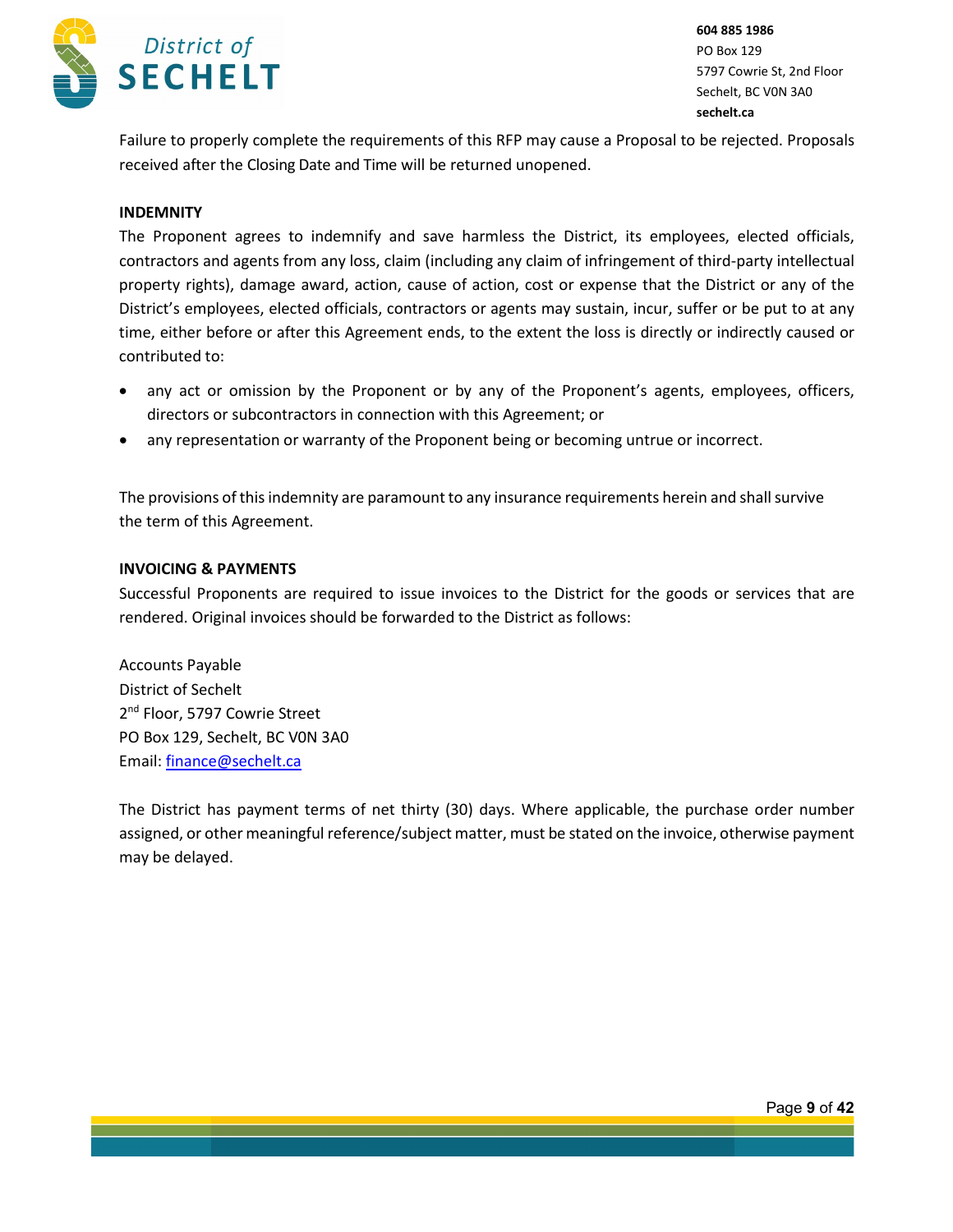

### **EXTRAS**

No payments for extras will be made unless prior written approval or an approved change order has been issued by the District.

### **IRREVOCABLE SUBMISSION**

Proposals will be open for acceptance for at least ninety (90) days after the Closing Date and Time. The District may request the date to be extended to one hundred twenty (120) days if the process requires more time to execute such as seeking elected officials' approval.

#### **TIME IS OF THE ESSENCE**

Time shall be of the essence in any Agreement. The District reserves the right to cancel any goods/services if not fulfilled within a reasonable time and in accordance with the terms and conditions specified herein.

#### **ASSIGNMENT**

The Proponent will not assign or transfer its obligations under any Agreement, in whole or in part, without the written consent of the District.

#### **RESERVATION OF RIGHTS**

In addition to any other reservation of rights set out in the RFP, the District reserves the right, in its sole discretion, to:

- modify the terms of the RFP at any time prior to the Closing Date and Time, including the right to cancel the RFP at any time prior to entering into an Agreement with a Proponent;
- in accordance with the terms of the RFP, to accept the Proposal(s) that it deems most advantageous to itself;
- waive any non-material irregularity, defect or deficiency in a Proposal;
- request clarification from a Proponent with respect to its Proposal, including clarification as to provisions that are conditional or that may be inconsistent with the specifications in the RFP, without any obligations to make such a request to all Proponents;
- reject any Proposal due to unsatisfactory references or unsatisfactory past performance under Agreements with the District, or any material error, omissions or misrepresentation in the Proposal;
- at any time, reject any or all Proposals; and
- at any time, terminate the competition without award and obtain the goods and services described in the RFP by other means, or do nothing.

### **ACCEPTANCE OF TERMS**

Submission of a Proposal indicates acceptance of all terms and conditions, including those that follow and that are included in all schedules, appendices and any addenda.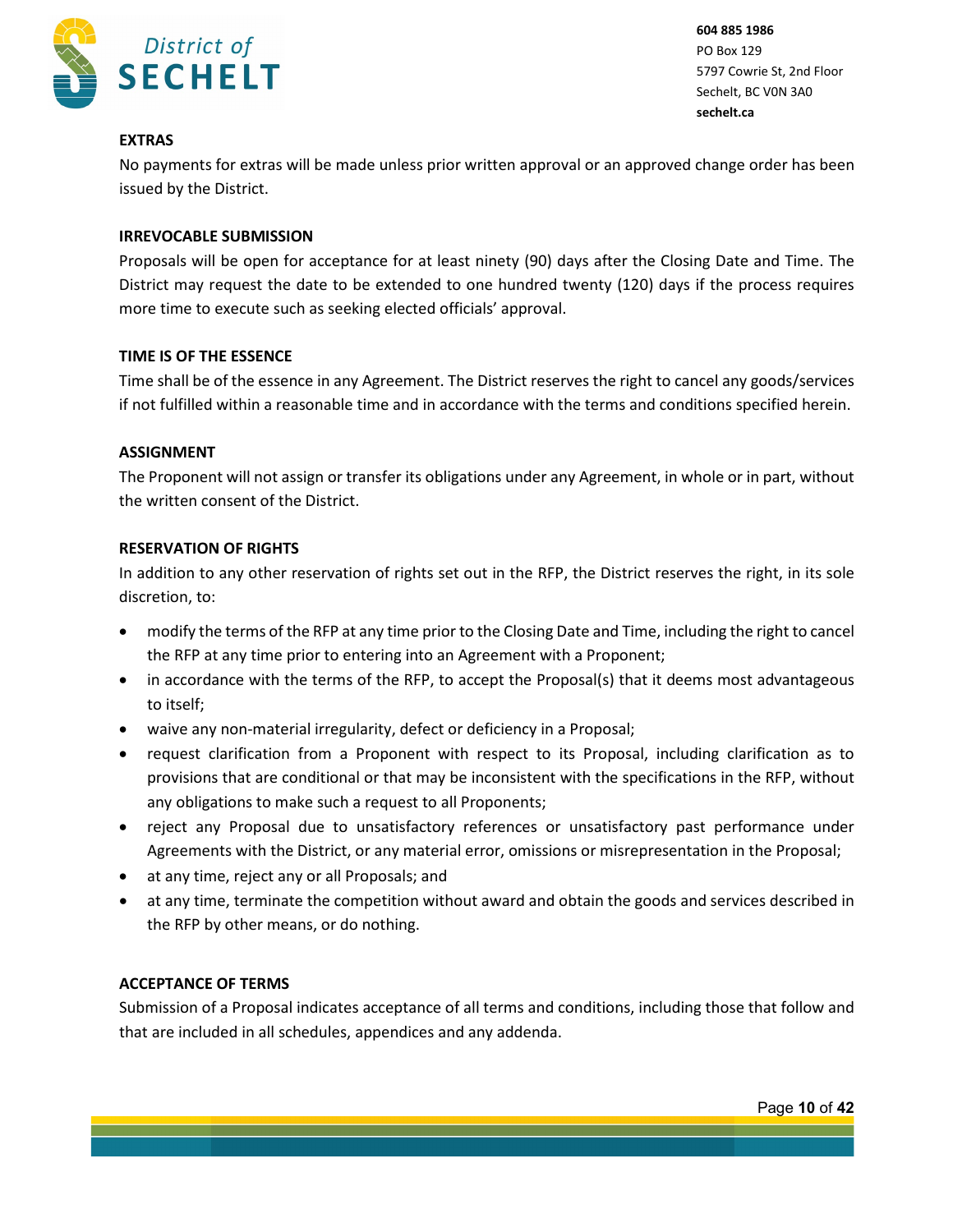

### **PROPONENT'S RESPONSIBILITY**

It is the Proponent's responsibility to ensure that the terms and conditions contained herein are fully understood and to obtain any further information required on its own initiative. The District reserves the right to share, with all Proponents, all questions and answers related to the RFP.

### **EVALUATION**

Proposals will be assessed in accordance with, but not limited to, the evaluation criteria outlined in Section 4. The District will be under no obligation to receive further information, whether written or oral, from any Proponent. The District is under no obligation to perform any investigations or to otherwise verify any statements or representations made in a Proposal.

#### **AWARD OF AGREEMENT**

The District reserves the right to cancel, award all or part of the scope of work described in this document to a single Proponent or may split the award with multiple Proponents.

The RFP shall not be construed as an Agreement to purchase goods or services and does not commit the District in any way to award an Agreement. The lowest priced or any Proposal will not necessarily be accepted.

#### **INSURANCE & WORKERS COMPENSATION**

The Proponent shall provide proof of, and continuously hold for the term of any Agreement, insurance coverage with minimum limits of not less than those stated below:

- Commercial General Liability—not less than \$2 million per occurrence.
- Vehicle Third Party Liability—not less than \$5 million per occurrence.
- Errors and Omissions—not less than \$2 million per occurrence.

Successful Proponents are required to add the District as an "additional insured" on the Commercial General Liability policy of insurance.

Proponents must comply with, and must ensure that any subcontractors comply with, all applicable occupational health and safety laws in relation to the performance of the Proponent's obligations under any Agreement, including the *Workers Compensation Act* in British Columbia or similar laws in other jurisdictions.

Within ten (10) Business Days of any request to do so by the District, the Proponent must provide evidence of the Proponent's compliance with the *Workers Compensation Act.*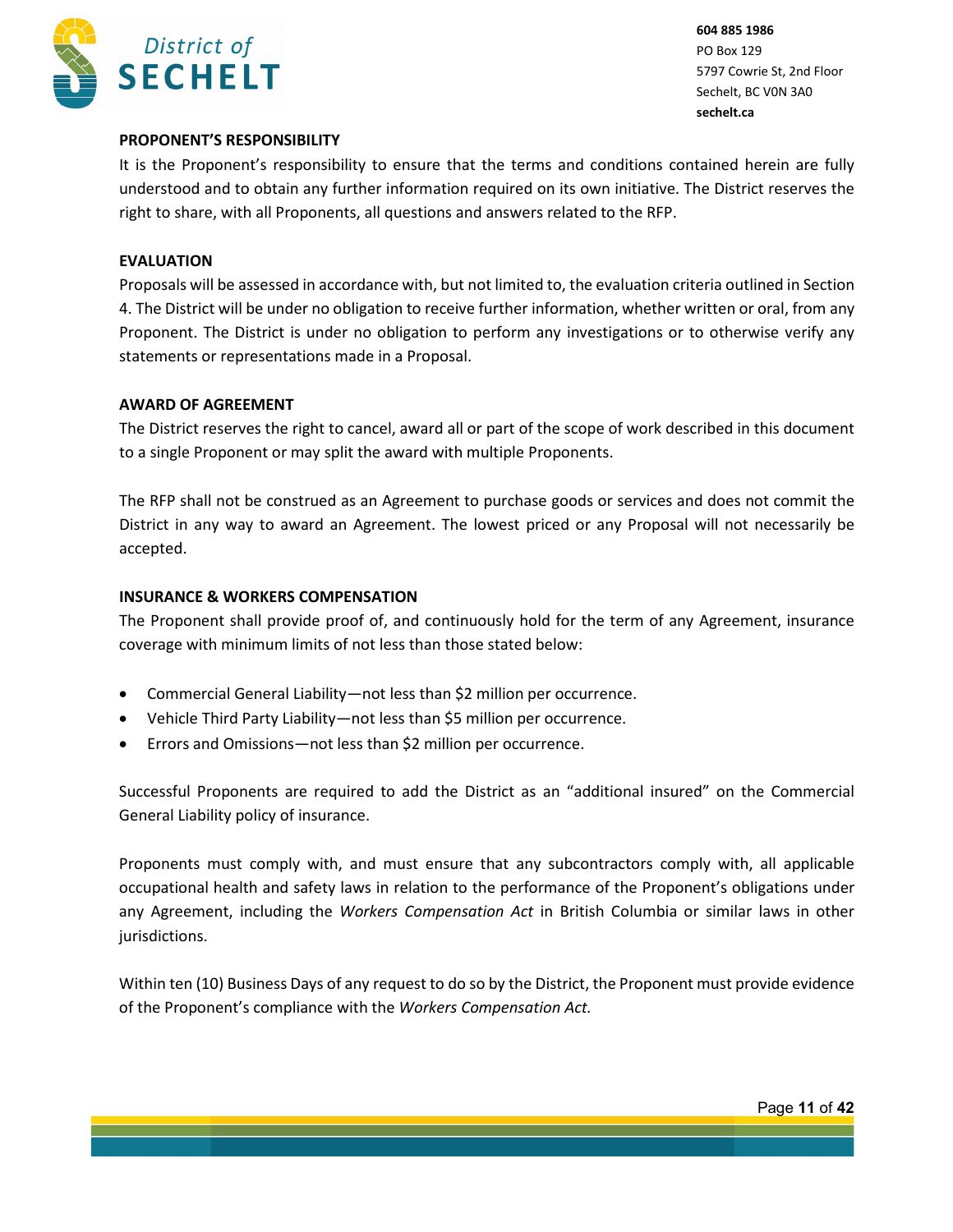

### **COLLUSION**

Except as otherwise specified or as arising by reason of the provisions of the RFP, no person, partnership, or corporation other than the Proponent has or will have any interest or share in this Proposal or in any Agreement which may be completed in respect thereof. There is no collusion or arrangement between the Proponent and any other actual or prospective Proponent in connection with responses submitted for this project and the Proponent has no knowledge of the context of other responses and has no comparison of figures or agreement or arrangement, expressed or implied, with any other party in connection with the making of the Proposal.

### **LIABILITY OF ERRORS**

While the District has used considerable efforts to ensure information in the RFP is accurate, the information contained herein is supplied solely as a guideline for Proponents. The information is not guaranteed or warranted to be accurate by the District, nor is it necessarily comprehensive or exhaustive. Nothing in the RFP is intended to relieve Proponents from forming their own opinions and conclusions with respect to the matters addressed in the RFP.

### **LAW**

This RFP and any resulting Agreement(s) are governed by, and are to be interpreted and construed in accordance with the laws applicable in British Columbia, Canada.

### **CONFLICT OF INTEREST & SOLICITATION**

A Proponent may be disqualified if the Proponent's current or past corporate or other interests, or those of a proposed subcontractor, may, in the District's opinion, give rise to an actual or potential conflict of interest in connection with the services described in the RFP. This includes, but is not limited to:

- involvement by a Proponent in the preparation of the RFP;
- a relationship with any employee, contractor, elected official or representative of the District involved in preparation of the RFP;
- participation on the evaluation committee or in the administration of any Agreement; or
- a relationship with any employee, contractor, elected official or representative of the District participating on the evaluation committee or in the administration of any Agreement.

If a Proponent is in doubt as to whether there might be a conflict of interest, the Proponent should consult with the District's Procurement Agent prior to submitting a Proposal. By submitting a Proposal, the Proponent is required to represents any and all circumstances that would give rise to a conflict of interest that is actual or potential in respect of the RFP on Schedule E.

A Proponent must not attempt to influence the outcome of the RFP process by engaging in lobbying activities. Any attempt by the Proponent to communicate for this purpose directly or indirectly with any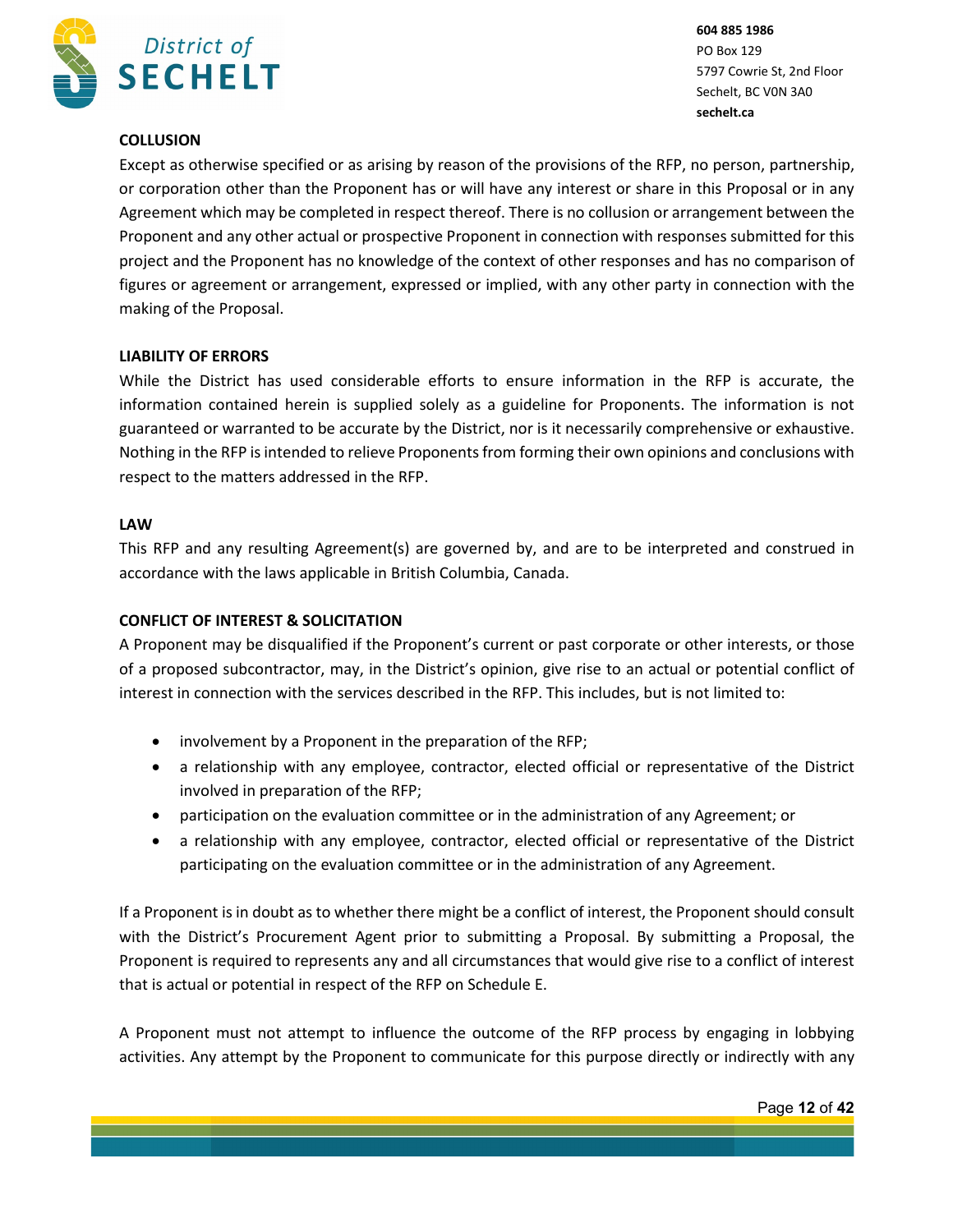

employee, contractor or agent of the District, including members of the evaluation committee and any elected officials of the District, or with the media, may result in disqualification of the Proponent.

### **DEFAULT & TERMINATION**

The District at its sole discretion may immediately terminate any Agreement awarded through this process if there is a major violation of agreed terms and conditions or where the Proponent has taken an action against the District. During the Agreement period, should the District experience budget restraint or operational requirements that require a review of any Agreement, the District reserves the right to terminate any Agreement without penalty with three (3) weeks written notice. If key personnel change, the District reserves the right to terminate any Agreement prior to term.

The District may, by Notice of Default to the Proponent, immediately terminate, in whole or in part, any Agreement if the Proponent fails to perform the services required. In the event the District does terminate the Agreement, in whole or in part, as specified above, the District may acquire the goods or services in an alternative method for business continuity and the Proponent shall be liable to the District for any incurred additional costs such as liquidated damages.

#### **FORCE MAJEURE (ACT OF GOD)**

Neither party shall be responsible for any delay or failure to perform under its obligations under any Agreement where such delay or failure is due to fire, flood, explosion, war, embargo, governmental action, Act of Public Authority, Act of God, or to any other cause or similar force majeure event beyond its control, except labour disruption. In the event force majeure occurs, the party who is delayed or fails to perform shall give prompt notice to the other party and shall take all reasonable steps to eliminate the cause.

### **CONFIDENTIALITY**

The Proponent acknowledges that prior to the Closing Date and Time it may be required to enter into a confidentiality agreement with the District to obtain access to confidential materials relevant to preparing a Proposal.

#### **RIGHT TO DO WORK**

If the Proponent neglects to perform the work properly or fails to perform any provision of any Agreement, the District, after five (5) days written notice to the Proponent, without prejudice to any other remedy, may make good such deficiencies and may deduct all costs incurred from amounts due to the Proponent.

#### **WORKERS & SAFETY**

The Proponent shall employ sufficient workers to perform the work, and will not knowingly employ anyone who is not skilled in the assigned task or who may be a threat to the safety of public, employees or the smooth operation of the District. Anyone deemed to be a threat to safety will be immediately removed at the sole discretion of the District. All equipment used by Proponents must be in good repair, free of hazards of any kind and meet all applicable laws and regulations regarding licensing and operation.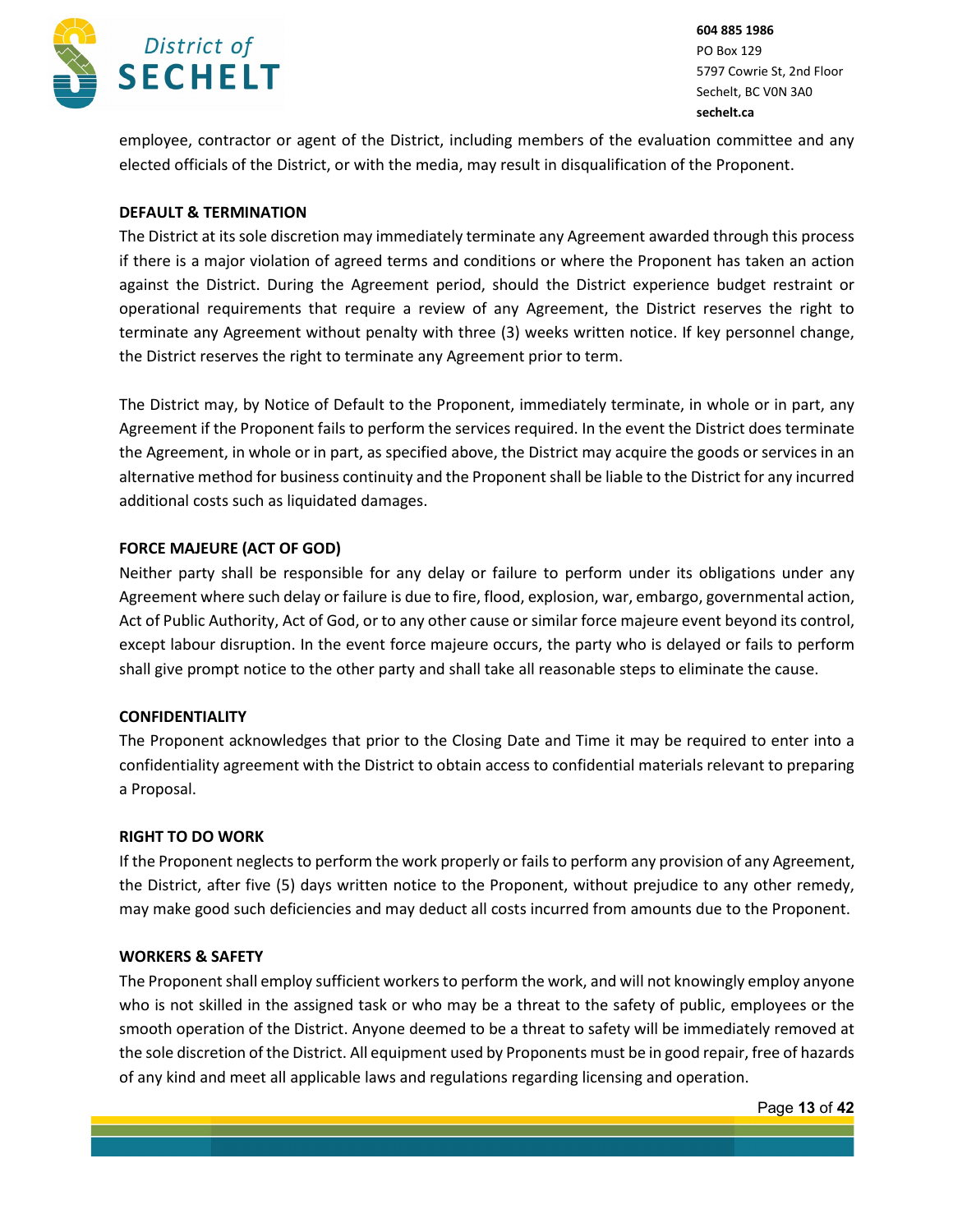

### **ADVERTISEMENT**

Successful Proponents will not use the name of the District or any of the contents of this document in any advertising or publication without prior written consent from the District.

#### **BYLAW**

Proponents will ensure compliance with and conform to all health and safety laws, bylaws or regulations of the Province of British Columbia, including without limitation the *Workers Compensation Act* and Regulations pursuant thereto.

### 6. **PROPOSAL REQUIREMENTS**

**ALL PROPOSALS MUST INCLUDE THE FOLLOWING SCHEDULES COMPLETED IN THEIR ENTIRETY. IF A SCHEDULE, OR SECTION THEREOF, IS NOT APPLICABLE, IT SHOULD BE MARKED WITH "N/A". ADDITIONAL DOCUMENTATION, SCHEDULES, ETC. CAN BE INCLUDED IN THE PROPOSAL AT EACH PROPONENT'S DISCRETION.**

| 1. SIGNATURE AND ACCEPTANCE | SCHEDULE A |
|-----------------------------|------------|
| 2. PROPOSED RATE SHEET      | SCHEDULE B |
| 3. EXPERIENCE & REFERENCES  | SCHEDULE C |
| 4. DISCLOSURE OF INTEREST   | SCHEDULE D |

These following additional items must be submitted by successful Proponents within ten (10) Business Days after the award of any Agreement. Failure to do so may result in the Agreement being awarded to an alternate Proponent who can meet the requirements.

- 5. DISTRICT OF SECHELT BUSINESS LICENSE
- 6. CERTIFICATE(S) OF INSURANCE
- 7. WORKSAFE BC (OR EQUIVALENT) CLEARANCE LETTER
- 8. GST/PST NUMBER, AS APPLICABLE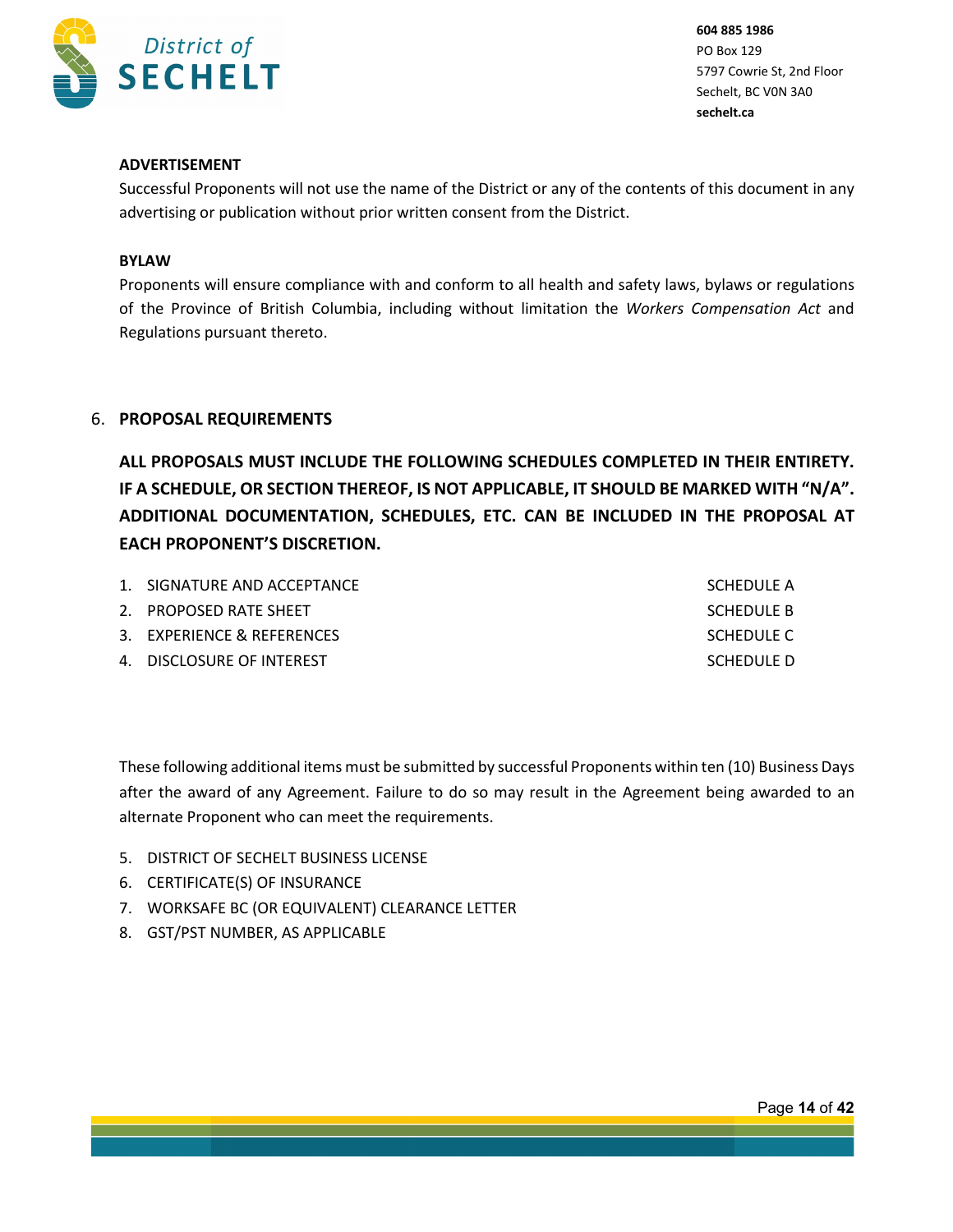

# **ATTACHMENT A—SAMPLE Consultant Agreement**

This Agreement is included for reference; Proponents are **NOT** required to submit a signed copy with their Proposal.

# **DISTRICT OF SECHELT CONSULTANT AGREEMENT**

**THIS AGREEMENT** made the XX day of MONTH, YEAR.

**BETWEEN:**

## **CONSULTANT NAME ADDRESS ADDRESS** (the "Consultant")

OF THE FIRST PART

- and -

**DISTRICT OF SECHELT 2nd FLOOR, 5797 COWRIE STREET SECEHLT, BC, V0N 3A0** (the "District")

## OF THE SECOND PART

**WHEREAS** the District requested Proposals from interested proponents for the provision of contract services for PROJECT NAME, for PROJECT DESCRIPTION, as described in Schedule A attached to this Agreement for the following Project:

### **PROJECT NAME**

**AND WHEREAS** the Consultant submitted a proposal, dated MONTH, XX, XXXX, attached to this Agreement as Schedule B;

Page **15** of **42**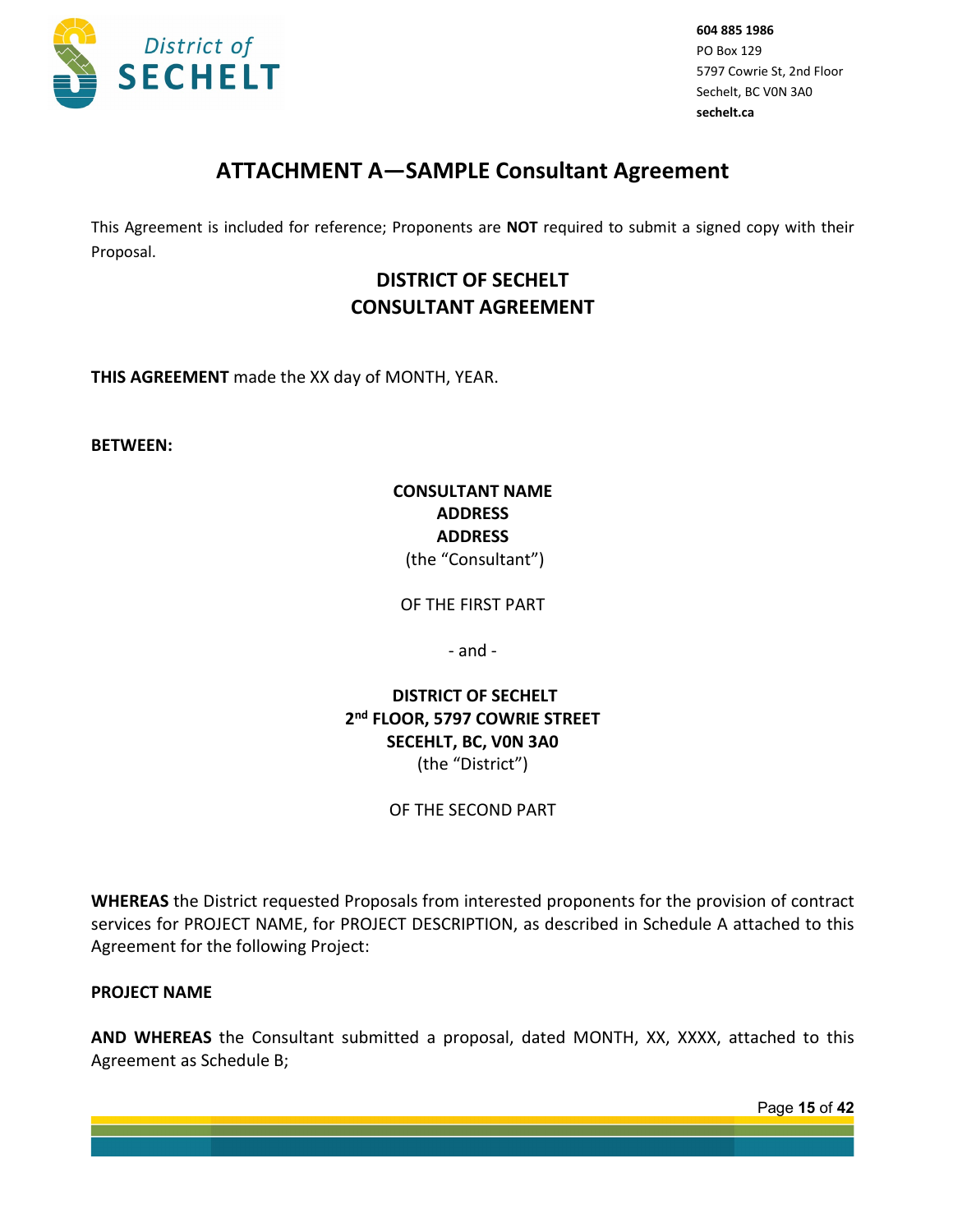

**AND WHEREAS** the District wishes to retain the Consultant to deliver the Services as set out in this Agreement;

**AND WHEREAS** the Consultant has represented to the District that it has the skills and ability to deliver the Services to the District in an effective and efficient manner;

**NOW THEREFORE** in consideration of the mutual covenants herein contained and the provision of other good and valuable consideration (the receipt and adequacy of which is acknowledged) the Parties hereto agree as follows:

# **Definitions**

- 1.1. **"Additional Services"** means services provided by the Consultant that are outside of the scope of the original Agreement.
- 1.2. **"Agreement"** means this agreement to provide the Services to the District and includes any amendments, supplements, schedules, exhibits or appendices attached.
- 1.3. **"Business Day"** means a day other than a Saturday, Sunday, or statutory holiday in British Columbia. A Business Day will end at 5:00p.m. on that day.
- 1.4. **"Confidential Information"** means any and all material and information whatsoever of the District and/or representatives of the District which has or will come into the possession or knowledge of the Consultant or any Consultant Personnel in connection with or as a result of the relationship of this Agreement including, without limitation, information concerning the District's past, present, and future clients, suppliers, and Business. For the purposes of this definition, "information" and "material" includes know-how, data, patents, copyrights, trade secrets, processes, techniques, programs, designs, formulae, marketing, advertising, financial, commercial, sales, or programming materials, written materials, agreements, draft agreements, requests for proposals, compositions, drawings, diagrams, computer programs, studies, work-in- progress, visual demonstrations, ideas, concepts, and other data, in oral, written, graphic, electronic, or any other form or medium whatsoever. Notwithstanding the foregoing, Confidential Information does not include the following information:
	- 1.4.1. Information which is in the public domain when it is received by or becomes known to the Consultant or Consultant Personnel or which subsequently enters the public domain through no fault of the Consultant or Consultant Personnel (but only after it enters the public domain);
	- 1.4.2. Information which is already known to or in the possession of the Consultant or Consultant Personnel at the time of its disclosure to the Consultant or Consultant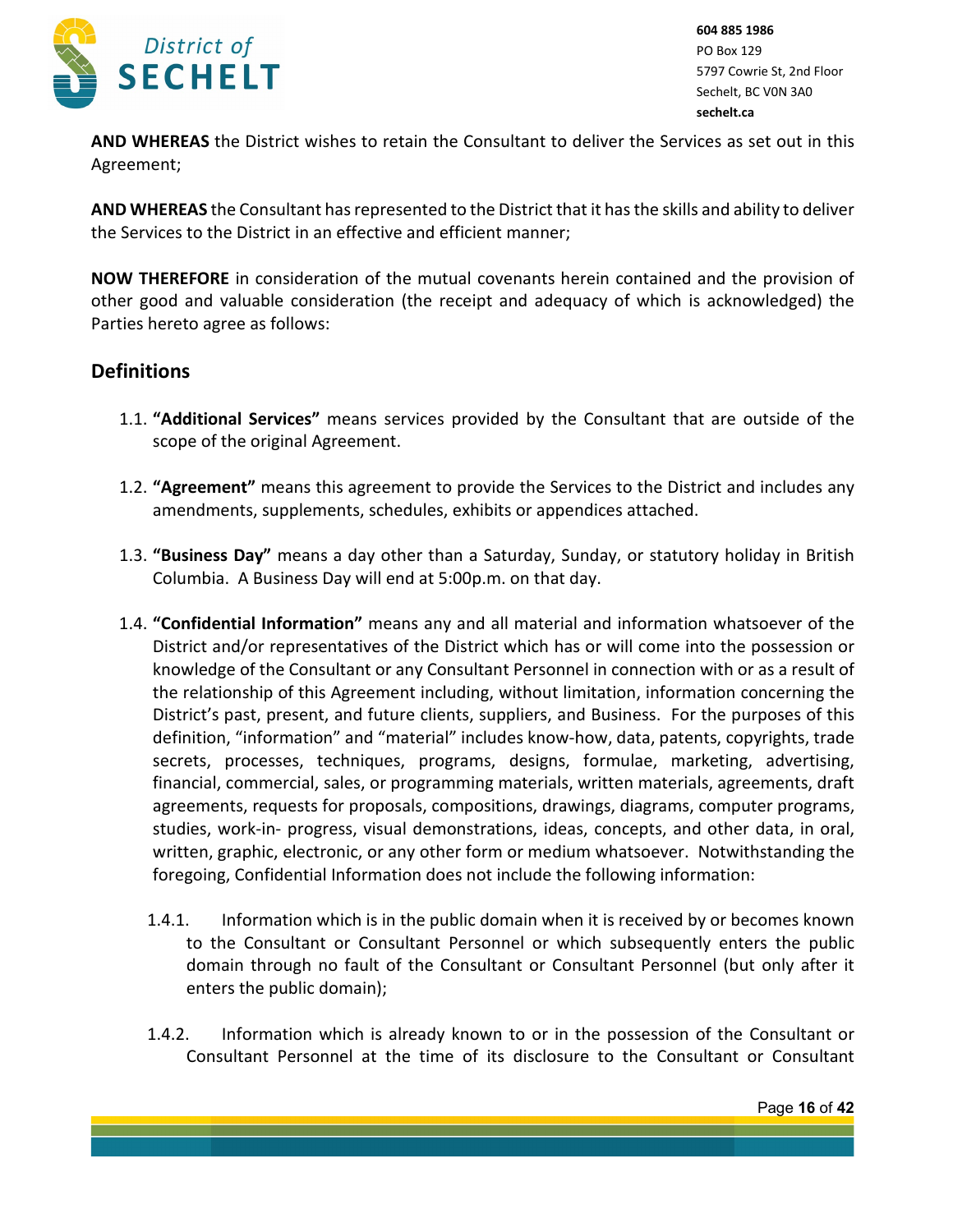

Personnel by the District and/or representatives of the District and is not the subject of an obligation of confidence of any kind;

- 1.4.3. Information which is received by the Consultant or Consultant Personnel without an obligation of confidence of any kind from any person (other than the District and/or representatives of the District); and
- 1.4.4. Information which is disclosed by the Consultant or Consultant Personnel pursuant to a requirement of law or of a governmental agency or by operation of law, provided that the Consultant or Consultant Personnel has disclosed only that part of the Confidential Information which it was required to disclose and has, to the extent required or permitted by law notified the District prior to such disclosure in a timely fashion in order to permit the District to attempt to prevent or restrict such disclosure should it so elect.

For greater clarity, Confidential Information shall include materials and information of a third party in the possession of the District and/or representatives of the District.

- 1.5. **"Consultant"** means the person or entity identified as such in the Agreement. The term Consultant means the Engineer, or entity licensed to practice in the province of British Columbia and engaged by the District of Sechelt to provide the Consultant's Engineering Services and to coordinate the provision of the Engineering Services of all other consultants employed by the District. The term Consultant means the Consultant or the Consultant's authorized representative.
- 1.6. **"Consultant Personnel"** mean individuals employed, retained by or acting on behalf of the Consultant or a permitted Sub-Consultant of the Consultant.
- 1.7. **"Disbursement"** has the meaning set out in Section 14.5.

## 1.8. **"District of Sechelt"**

- 1.9. or "District" is a public body providing municipal administration and services to the citizens of the District of Sechelt and is incorporated pursuant to the laws of the Province of British Columbia. The term District includes its officers, elected officials or designated representatives.
- 1.10. **"Instruments of Service"** has the meaning set out in Section 17.1.
- 1.11. **"Project"** means the project identified on page 1 of this Agreement
- 1.12. **"Project Schedule"** means the intended start and completion dates for the Services as proposed by the Consultant and approved by the District and as otherwise provided in the Proposal and this Agreement.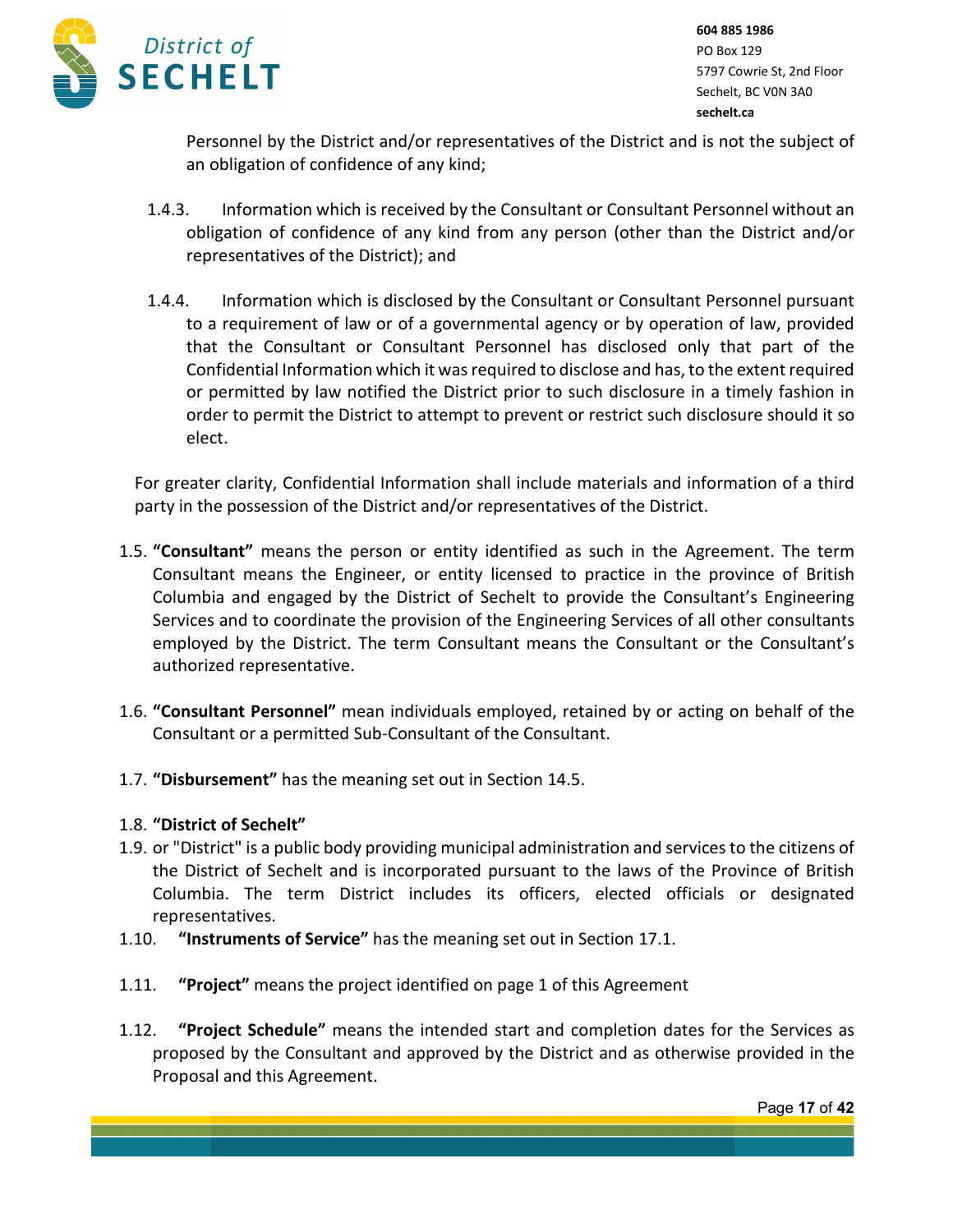

- 1.13. **"Proposal"** means the proposal submitted to the District by the Consultant and attached to this Agreement as Schedule B.
- 1.14. **"Services"** means the services to be furnished by the Consultant to the District pursuant to this Agreement, as specified in the scope of work described in Schedule A and as identified in Schedule B attached to this Agreement.
- 1.15. **"Sub-Consultant"** means any registered or licensed Professional Engineer, Architect or any other specialist such as, without limitation, any geotechnical, environmental, legal, accounting, insurance or bonding specialist engaged by the Consultant in connection with the Services.
- 1.16. **"Work"** means the labour, materials, and equipment to be supplied and incorporated into the Project under this Agreement.

## **2. Schedules**

- 2.1. The following schedules form a part of this Agreement:
	- 2.1.1. Schedule A Terms of Reference
	- 2.1.2. Schedule B Consultant's Proposal
	- 2.1.3. Schedule C Insurance

# **3. Scope of Services**

- 3.1. The Consultant shall provide to the District the Services in accordance with the terms and conditions of this Agreement and agrees to undertake the scope of work described in this Agreement and perform the consulting services identified in this Agreement for the District.
- 3.2. The scope of work described in Schedule A Terms of Reference and the consulting services identified in Schedule B may be amended or otherwise modified by agreement in writing by the District and the Consultant and attached to this Agreement and, thereafter, the Services shall be deemed to include the services described in such amended scope of work and/or consulting services.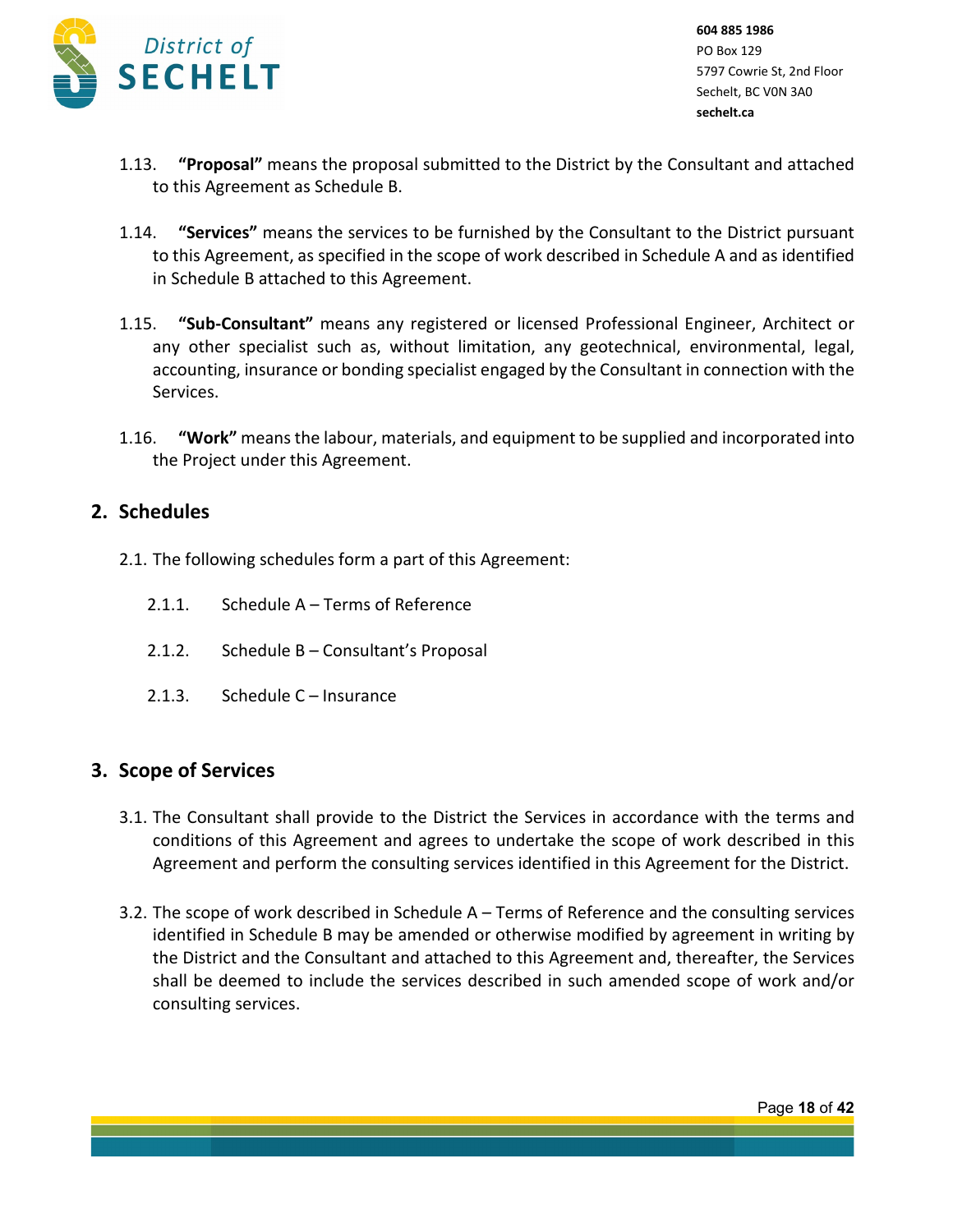

# **4. Level of Services**

- 4.1. Unless otherwise expressly specified in this Agreement, the Consultant agrees to supply at its sole cost and expense all staff, equipment, accommodations, disbursements and technical assistance necessary to perform the Services to be provided under this Agreement and assume all overhead expenses in connection therewith, to the reasonable satisfaction of the District.
	- 4.1.1. The Consultant shall advise the District in a reasonably timely manner of any Sub-Consultant, other than those identified in the Proposal, necessary for the performance of the Services. The Consultant recognizes that the need for such Sub-Consultants would reasonably have been anticipated at the time of submitting the Proposal by a consultant qualified to perform services similar in scope, nature, and complexity to the Services, and the Consultant shall pay for such costs.
- 4.2. The Consultant shall respond promptly to the District's notices of apparent defects and deficiencies in the performance of the Services.
- 4.3. The Consultant shall submit technical memoranda, reports, and drawings to the District as necessary throughout the course of providing the Services and generally keep the District informed in a timely manner by way of written reports on all issues relevant to the Services, including progress of the Services, any anticipated delays, and on decisions required to be made by the District.

# **5. Commencement of Services**

5.1. The Consultant shall commence work pursuant to this Agreement as identified in the Terms of Reference, or at the Districts direction. The Consultant shall proceed with due dispatch to ensure that its obligations are completed as quickly as reasonably possible, but in any event to be completed before the completion date set out in Schedule A.

# **6. Additional Services**

- 6.1. The Consultant may, at the Consultant's absolute discretion and without invalidating this Agreement, decline to take on any Additional Services requested by the District under this Agreement, which the Consultant decides are beyond the Consultant's normal fields of expertise.
- 6.2. The Consultant shall not undertake any Additional Services without the prior written approval in the form of a Change Order from the District. Prior to proceeding with any Additional Services, the Consultant and the District shall agree on the scope of the Additional Services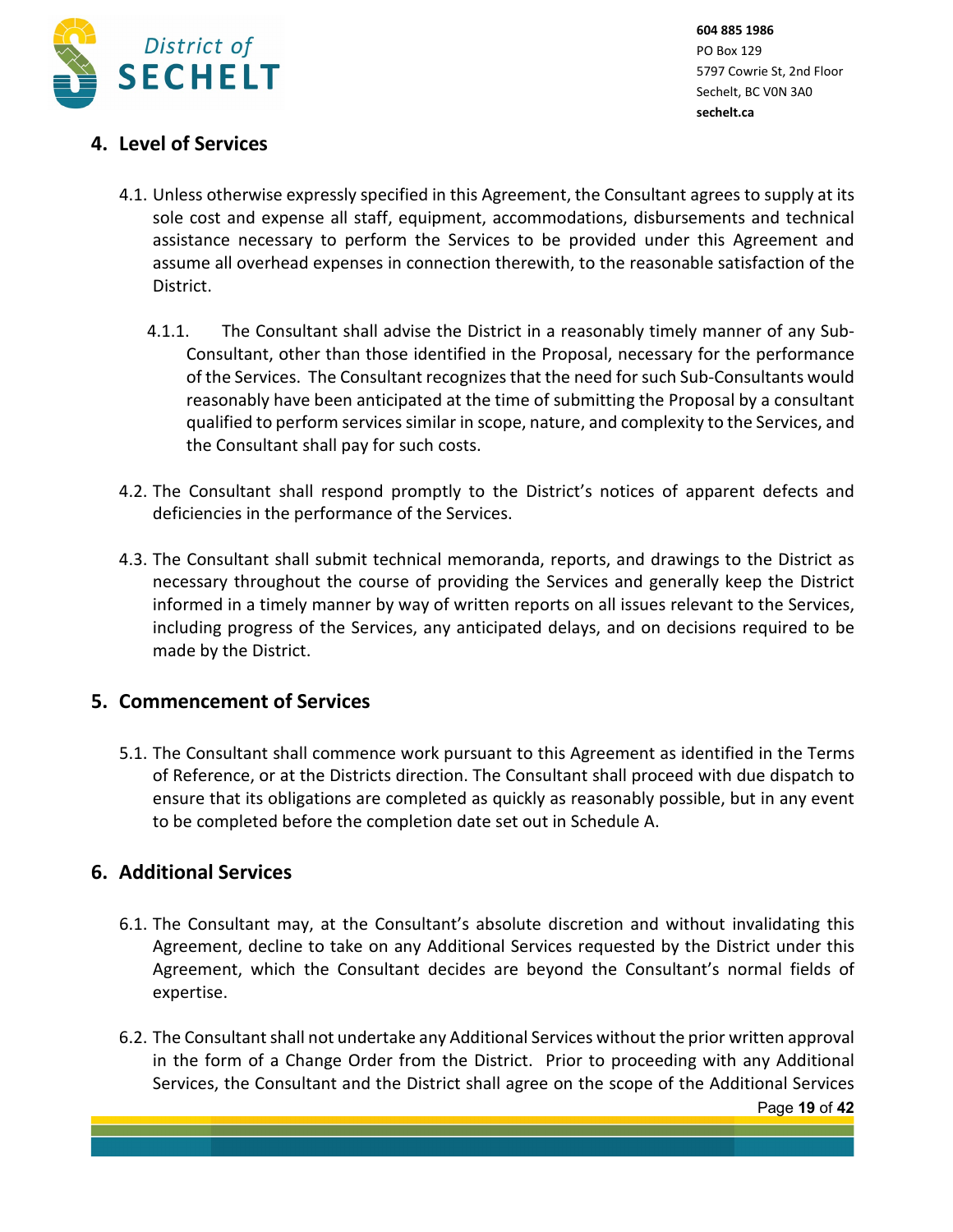

to be performed and the basis of payment by the completion of a Contemplated Change Order. The Consultant shall not proceed to provide any Additional Services more than the District-approved scope and cost estimate without the District's prior written approval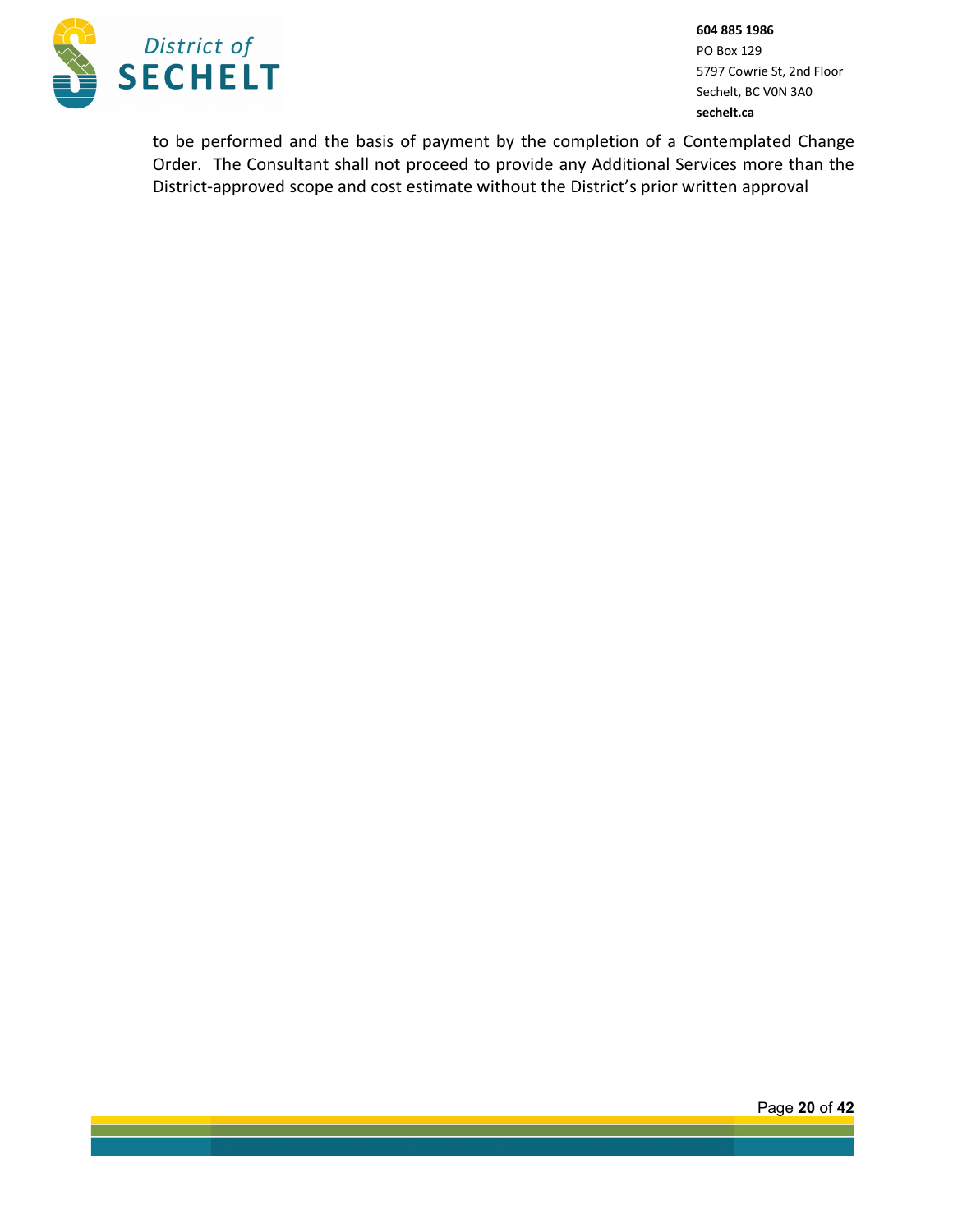

# **7. Standard of Service**

- 7.1. The Consultant shall undertake and perform all Services with such degree of care, skill, and diligence as would reasonably be expected from a consultant qualified in British Columbia to perform services similar in scope, nature, and complexity to the Services. The Consultant warrants and represents that the Consultant is qualified and has sufficient expertise and experience to perform expeditiously and efficiently all the Services in a proper and professional manner to the standard set out above. In performance of Services under this Agreement, the Consultant shall, and shall ensure that all Consultant Personnel and Sub-Consultants:
	- 7.1.1. Act diligently, honestly, in good faith, and in the best interests of the District;
	- 7.1.2. Make reasonable efforts to promote the interests and reputation of the District, to the best of its ability; and
	- 7.1.3. Assist the District in achieving its objectives and goals, in accordance with the customary standard of care.

## **8. Compliance with Laws**

8.1. In performing the Services, the Consultant shall in all respects comply with all applicable laws, rules, codes, regulations, bylaws, orders, and ordinances of authorities having jurisdiction.

# **9. Consultant's Representative**

9.1. Immediately upon execution of this Agreement, the Consultant shall designate in writing a representative to act as the Consultant's representative for the purposes of all communications with the District under this Agreement, such representative to have authority to provide information to, and receive instructions from, the District. The representative shall be available on a reasonably continuous basis during the performance of the Services. For any periods when the representative is absent or otherwise unavailable, the Consultant shall appoint a replacement with equivalent expertise and authority.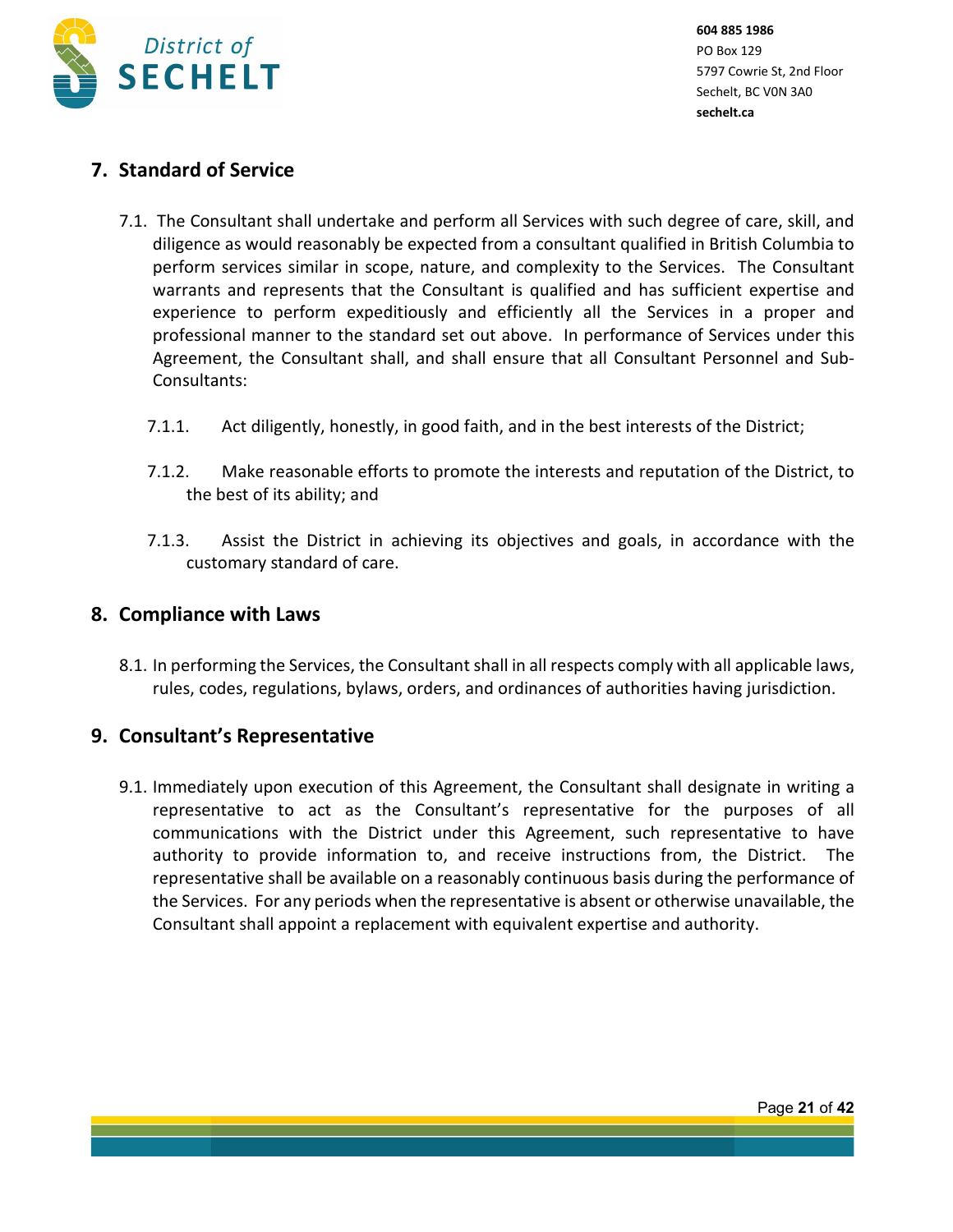

# **10.Confidentiality**

- 10.1. The Consultant shall maintain confidentiality on all information, documentation and data provided by the District or otherwise acquired by the Consultant during carrying out the Services. Except with the prior written consent from the District, or as required or permitted by law or an authority having jurisdiction, neither the Consultant, nor any of its employees, officers, agents, representatives, or Sub-Consultants, shall divulge or disclose any of such information to third parties, or use any such information for any purpose other than as required under this Agreement in connection with the Project.
- 10.2. Upon completion or expiration or earlier termination of this Agreement, whichever shall first occur, the Consultant shall return to the District all written or descriptive matter, including but not limited to drawings, papers, documents or any other material, which contains any Confidential Information which is then in the possession or control of the Consultant or any Consultant Personnel and shall remove all digital representations thereof, in any form, from all electronic storage media in its or their possession or control, and shall certify in writing to the District that the Consultant has fully complied with this subsection. For complete clarity:
	- 10.2.1. The Consultant shall hold all Confidential Information in trust and strictest confidence for the District and shall not disclose any such Confidential Information, by publication or other means, to any person, company or other government agency nor use same for any other project other than for the benefit of the District as may be authorized by the District in writing;
	- 10.2.2. Any request for such approval by the District shall specifically state the benefit to the District of disclosure of Confidential Information;
	- 10.2.3. Any use of the Confidential Information shall be limited to the express purposes as set out in the approval of the District;
	- 10.2.4. The Consultant shall not, at any time during or after the Term of this Agreement, use any Confidential Information for its benefit or the benefit of anyone other than the District;
	- 10.2.5. The Consultant shall not make any copies or partial copies of the Confidential Information except as required for its permitted use as described herein or as otherwise authorized in writing by the District. The Consultant shall take all reasonable steps to protect the Confidential Information to ensure that Confidential Information is not disclosed, distributed or used in violation of the provisions of this Agreement; and,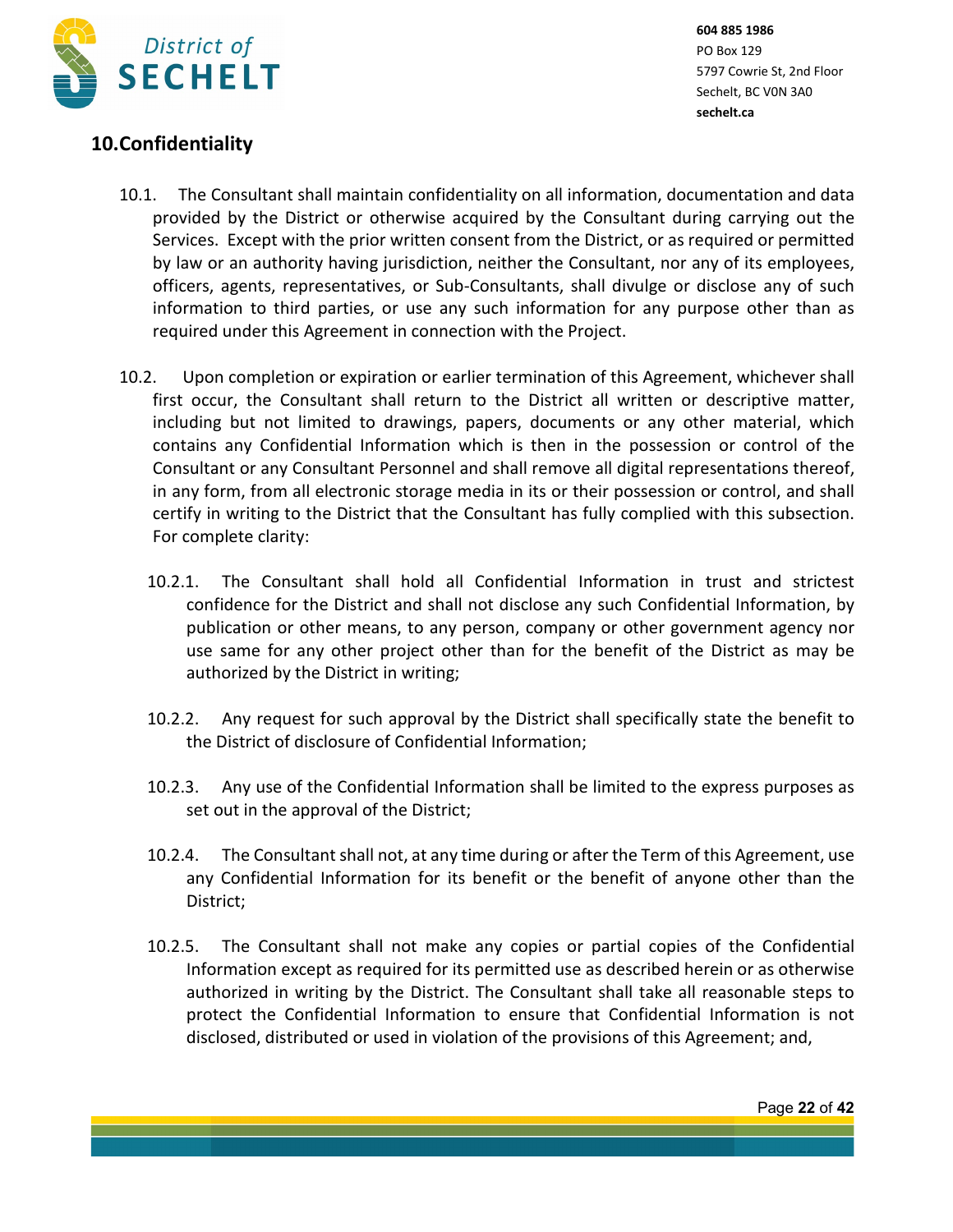

10.2.6. The Consultant shall ensure that all Consultant Personnel and Sub-Consultants having access to the Confidential Information comply with this Section of the Agreement.

# **11.Sub-Consultants**

- 11.1. If the Consultant retains or employs any Sub-Consultant or other parties to assist in the performance of the Services, then the Consultant shall incorporate into an agreement with, and shall bind such Sub-Consultants and other parties to, all of the terms of this Agreement. The Consultant shall be solely responsible for such Sub-Consultants' and other parties' work, and for the oversight and coordination of such work.
- 11.2. The Consultant is the prime contractor under this Agreement and, as such, no subconsulting by the Consultant shall relieve the Consultant of any responsibility for the full performance of all obligations of the Consultant under this Agreement. Notwithstanding the approval of any sub-consultants by the District, the Consultant shall assume full responsibility for the performance of the Services in accordance with the terms of this Agreement, including any activities, works, and/or Services provided by sub-consultants and any negligent acts and/or omissions of sub-consultants.
- 11.3. The Consultant shall not sell, assign, convey, transfer or encumber in any manner this Agreement, any part of this Agreement or any of its rights or obligations hereunder without the prior written consent of the District. Any such attempted sale, assignment, conveyance or transfer in violation hereof by the Consultant shall be void and have no force and effect.

# **12.Key Personnel**

12.1. The Consultant shall maintain the key personnel as is listed in the Proposal attached as Schedule B, or as otherwise specified in this Agreement, and shall not replace any of such key personnel without the District's prior written agreement, which shall not be unreasonably withheld or denied.

# **13.Duties of the District**

- 13.1. The District shall:
	- 13.1.1. Provide the Consultant with a written description of the District's requirements for the Project, including, where applicable, the District's Project budget and Project Schedule.
	- Page **23** of **42** 13.1.2. Make reasonable efforts, unless otherwise provided in this Agreement, to disclose and make available to the Consultant, in a timely manner and at no cost to the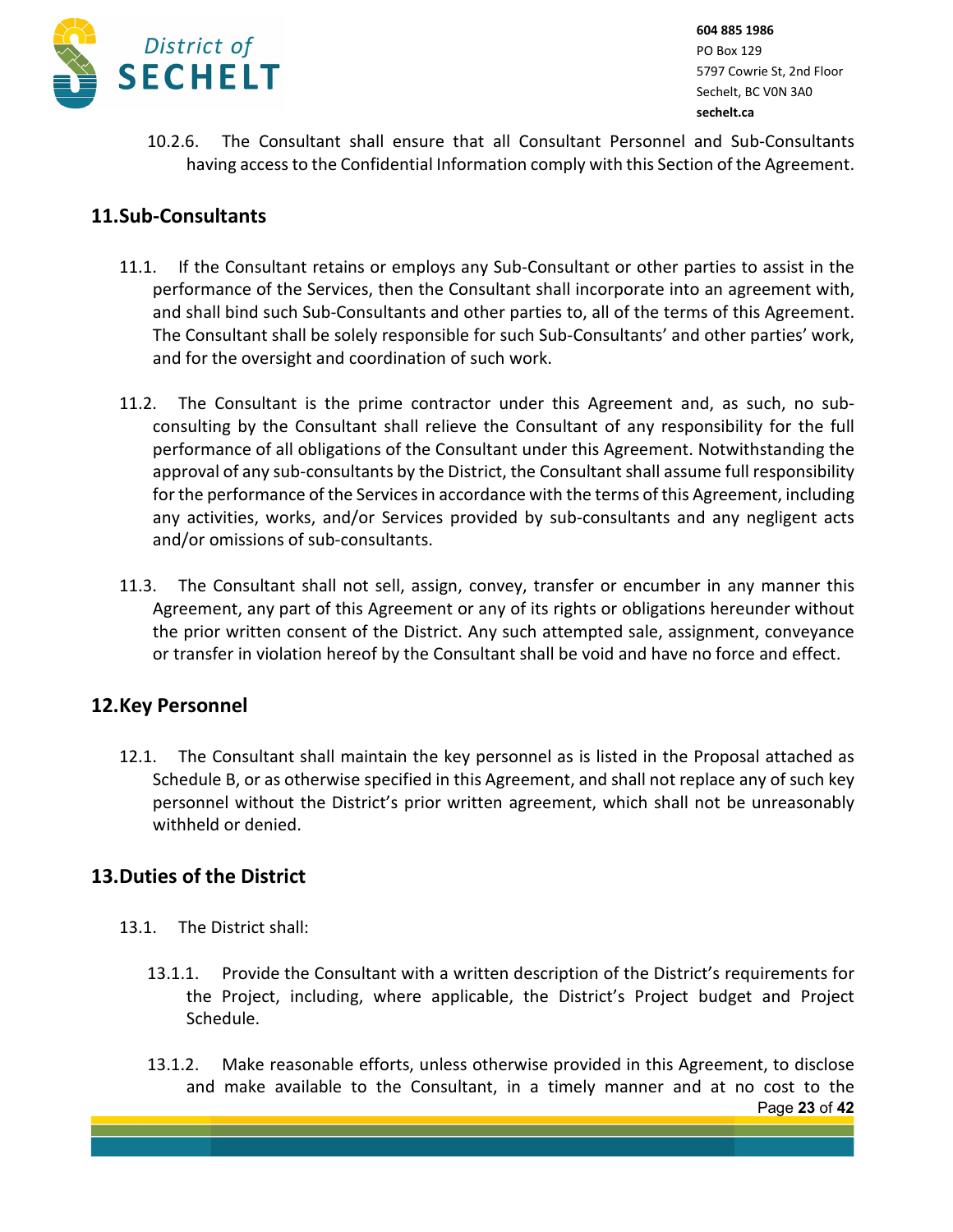

Consultant, all information or data in the District's possession or control relevant to the performance of the Services.

- 13.1.3. When requested by the Consultant in writing, give due consideration to engaging, at the Consultant's cost, Sub-Consultants as may be reasonably necessary for the Consultant to undertake the Services. The District shall not have an obligation to retain any Sub-Consultants if requested to do so by the Consultant.
- 13.1.4. Give timely consideration to requests from the Consultant, including requests for decisions required relating to the Services, and inform the Consultant of the District's decisions and provide all feedback in a timely manner so as not to unduly delay the Consultant's performance of the Services.
- 13.1.5. Arrange and make provision for the Consultant's reasonable and ready access to District property as necessary for the Consultant to provide the Services.
- 13.1.6. Give prompt notice to the Consultant whenever the District becomes aware of any apparent defects or deficiencies in the Services.
- 13.2. Immediately upon execution of this Agreement, the District shall designate in writing a representative to act as the District's representative, for the purposes of all communications with the District under this Agreement, such representative to have authority to provide instructions to, and receive information from, the Consultant. The representative shall be available on a reasonably continuous basis during the performance of the Services, and for any periods when the representative is absent or otherwise unavailable, a replacement with equivalent expertise and authority shall be appointed by the District.
- 13.3. The District shall maintain confidentiality on all information, documentation, and data provided by the Consultant that is expressly identified in the Proposal or other provision of this Agreement, as being proprietary or confidential in nature. Except with the prior written consent of the Consultant, or as required by a law or authority having jurisdiction, neither the District nor any of its employees, officers, agents, representatives, or committee members shall divulge or disclose any of such information for any purpose other than as required under this Agreement in connection with the Project.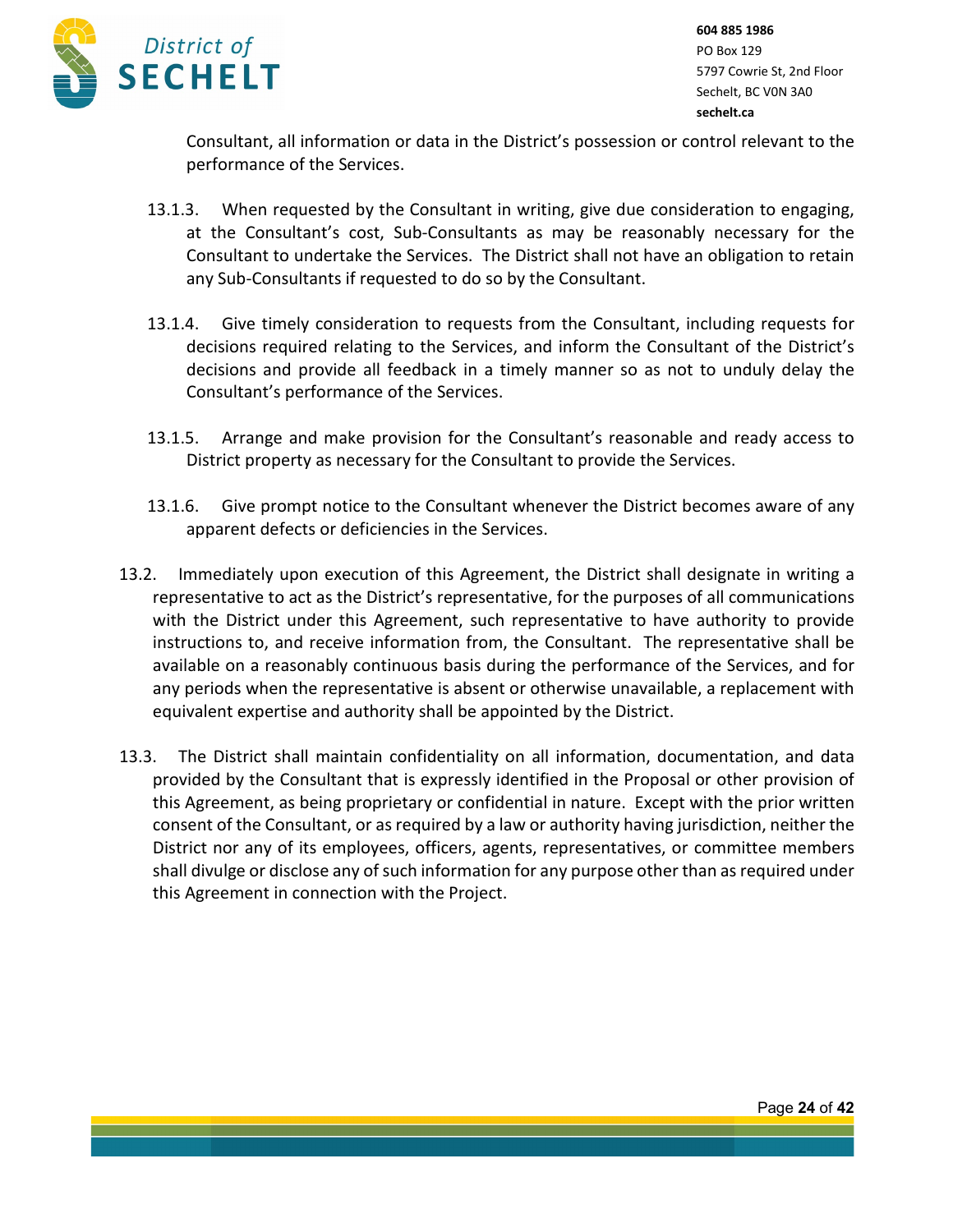

# **14.Total Contract Price**

- 14.1. In compensation for the Services provided by the Consultant, the District agrees to pay the Consultant the sum of **\$XXXXX.XX** for completed works requested by the District noted in the fees portion in Schedule B*.* The sum of total payment includes all fees, disbursements, general and overhead expenses, and applicable taxes, with the exception of GST, which (if applicable) shall be included in each invoice submitted to the District and the District agrees to pay such applicable GST to the Consultant.
- 14.2. The fees for Services rendered may be, on written agreement by the parties, either a lump sum fee or a fee based on the actual hours reasonably expended in performing such Services, but shall not exceed the maximum amount specified in the Consultant's proposal in Schedule B. It is anticipated by the District that the fees rendered for this Agreement will be based on the percentage of the Services completed.
- 14.3. In each invoice submitted to the District, the Consultant shall include all applicable taxes. The Consultant shall remit all applicable taxes to the applicable taxing authorities as required by law.
- 14.4. Notwithstanding subsection 14.1 above, the parties may agree on the performance of Additional Services by the Consultant. The District must have approved any such Additional Services in writing, in advance, per Section 6.2 of this Agreement. Failing such approval, no payment shall be made.
- 14.5. The District shall pay the Consultant the Consultant's actual out of pocket costs for the items set out below, as reasonably incurred by the Consultant to perform the Services and substantiated by supporting invoices reasonably acceptable to the District (called in the aggregate the "Disbursements"), but shall not exceed the maximum amount specified in the Consultant's Proposal in Schedule B. Disbursements means the costs of:
	- 14.5.1. Reproduction of documents including reports or submissions to the District;
	- 14.5.2. Messenger or courier services, long distance telephone calls, and postage;
	- 14.5.3. Fees paid to any authority having jurisdiction to obtain any required record information or data;
	- 14.5.4. Items specifically identified in Schedule B.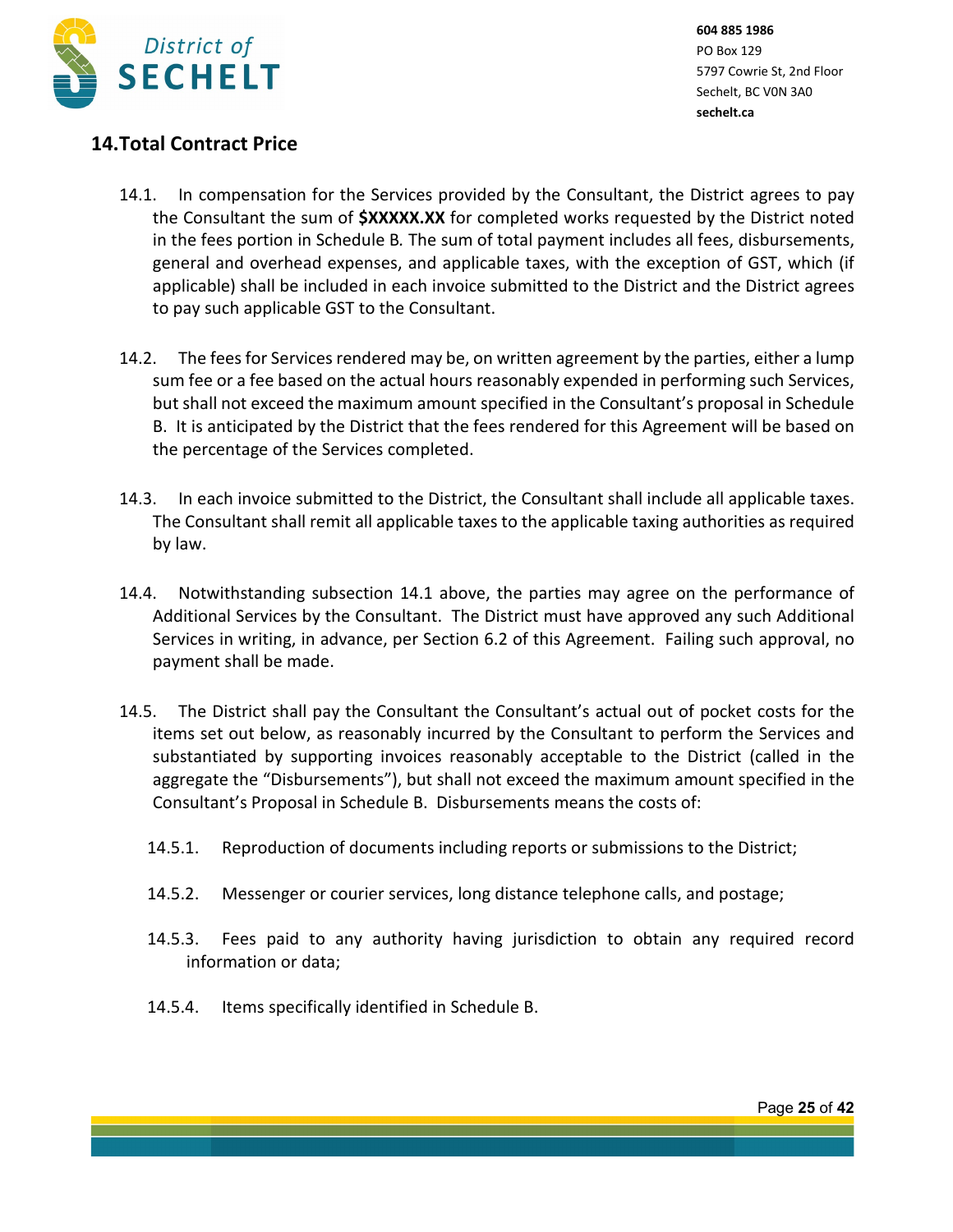

# **15.Payment**

- 15.1. Each month, the Consultant shall submit to the District an invoice for the Consultant's fees and Disbursements as provided in this Agreement. Each invoice shall be accompanied by supporting documentation, including a breakdown of staff level of effort, as may reasonably be required by the District.
- 15.2. The District shall pay such invoices in full within 30 calendar days of receipt. If the District reasonably determines that it does not owe the full amount of the invoice, the District will pay the amount it determines is owed and forthwith provide the Consultant with written rationale for any deduction in the amount of the invoice. Any progress claims for payment made by the Consultant shall not include any aspects of the Services not yet fully and properly performed.
- 15.3. The aggregate of all monthly claims for Services and Disbursements shall not exceed the maximum amount specified in Schedule B.

# **16.Term**

- 16.1. This Agreement shall be deemed to have commenced on MONTH, XX, XXXX, and is subject to earlier termination or extension as provided for in this Agreement, continue in effect until the completion date identified in Schedule A.
- 16.2. The District will have the option to extend this Agreement for satisfactory completion of the Services herein provided by the Consultant and/or for additional work that may be required. The District reserves the right to award any follow-up work to the Consultant without necessitating a separate procurement process.
- 16.3. Unless otherwise expressly provided in Schedule A or any addendum thereto, this Agreement is not deemed to confer upon the Consultant an exclusive right to supply those Services to the District related to this Agreement or otherwise.

# **17.Ownership**

17.1. The Consultant agrees that all legal interest and title to work product, which includes but is not limited to any information, records, materials, plans, concepts, drawings, specifications, designs, data, digital models, documents, photographs, surveys, calculations, drawings, analyses, graphs, reports, processes or other subject matter prepared, procured, acquired or produced by the Consultant, or provided by the District for use by the Consultant, in the provision of the Services under the Agreement vests solely in the District ("Work Product").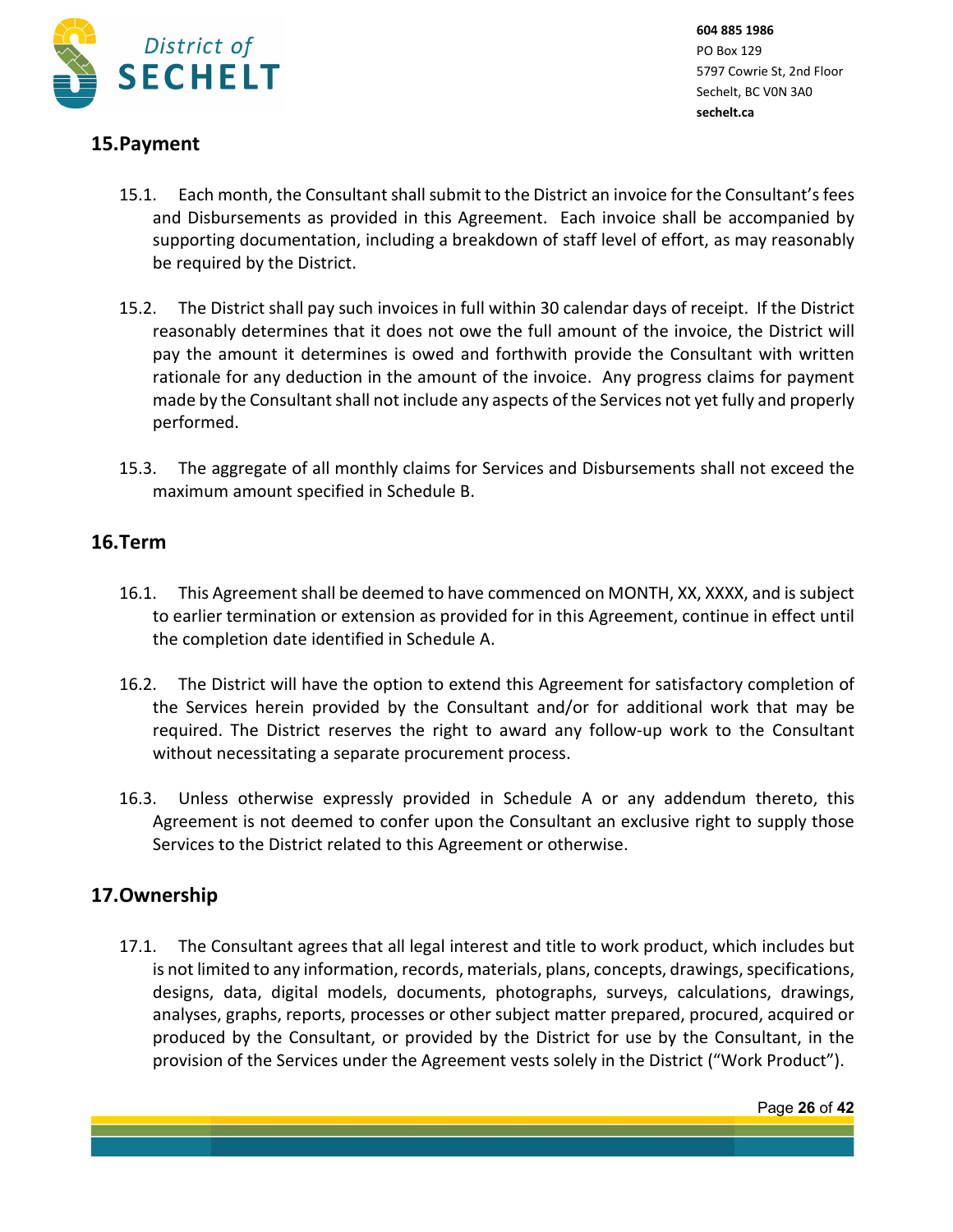

- 17.2. The Work Product is not to be used for other work and is not to be copied or altered in any manner without the prior written authorization of the District. The Consultant waives all copyright, moral rights and intellectual property rights that it has or may have in the Work Product and shall obtain waivers of such rights from every subconsultant and all of their respective personnel in respect to the Work Product.
- 17.3. Subject to any rights, title or interests expressly granted by this Agreement, neither Party shall acquire any right, title, or interest in or to any intellectual property rights of the other Party. Notwithstanding the foregoing, to the extent that the Work Product incorporates the intellectual property of the Consultant, the Consultant shall provide the District and any entity controlled by the District with an irrevocable, royalty free, non-transferable license to use same in connection with the Work Product.
- 17.4. Upon expiration, conclusion or early termination of this Agreement, the Consultant shall provide the original copies of the Work Product, all Confidential Information, and any copies of same received, created or compiled by the Consultant in accordance with this Agreement, forthwith to the District at the Consultant's sole expense.
- 17.5. The District accepts full responsibility for any District changes made to any Work Product without the prior written consent of the Consultant and shall indemnify and hold harmless the Consultant from any claims arising from use of such District-changed Work Product.

## **18.Insurance**

- 18.1. The Consultant shall obtain and maintain insurance policies as specified in Schedules A and C of this Agreement.
- 18.2. The District shall approve the above insurance policies prior to the commencement of the Services, and the Consultant shall provide the District with satisfactory evidence of such insurance at any time upon request.
- 18.3. All policies shall contain a cancellation clause requiring the insurer to give at least 30 days' written notice to the District prior to any policy cancellation.
- 18.4. Should the Consultant neglect to obtain or maintain insurance as required under this Agreement, or to provide satisfactory evidence of such insurance to the District upon request, the District will declare the Consultant to be in default, in which case the provisions of Section 20.1 shall apply.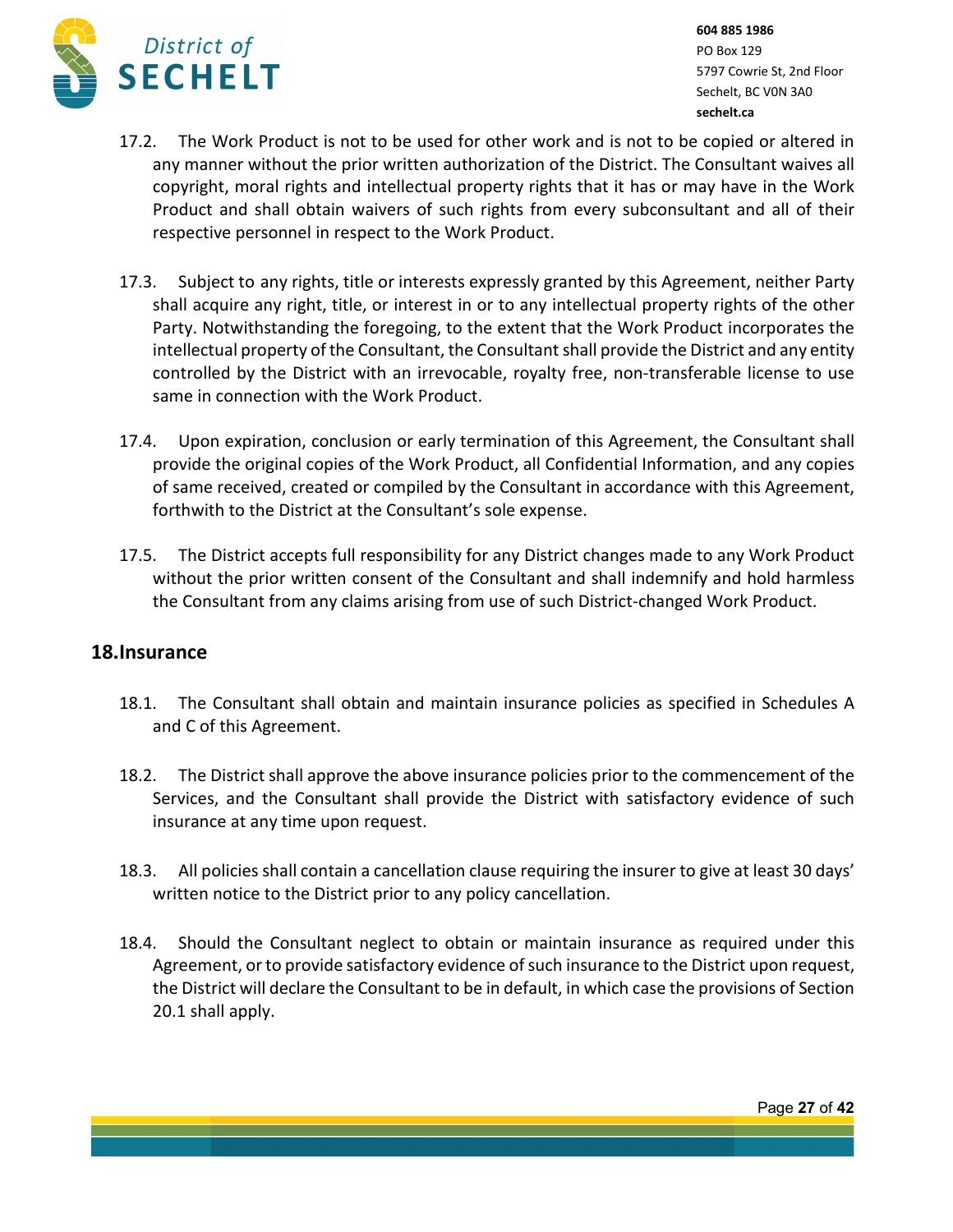

# **19.Indemnity**

19.1. Notwithstanding the provision of any insurance coverage by the District, the Consultant shall indemnify and save harmless (but not defend) the District, its officers, employees, successors, assigns, committee members, and representatives from and against any losses, claims, damages, actions and causes of actions, costs, expenses, judgments and proceedings to the extent caused by any error, or negligent or malicious act or omission, by the Consultant or any of its officers, agents, representatives, employees, or Sub-Consultants, except to the proportionate extent of any contributing negligent or wrongful act or omission of the District, or any of its officers, agents, representatives, employees, or committee members. The terms and conditions of this indemnity provision shall survive the completion of all Services and the termination of this Agreement for any reason.

# **20.Suspension and Termination**

- 20.1. If the Consultant is in default in the performance of any of the Consultant's material duties and responsibilities under this Agreement, then the District may, by written notice to the Consultant, require such default to be corrected. If within 5 Business Days after receipt of such notice, such default is not corrected or reasonable steps to correct such default not have been taken, the District may, without limiting any other right or remedy the District may have, give a further written notice of termination of this Agreement to the Consultant.
	- 20.1.1. In the event of such termination the District shall pay for the cost of the Services rendered and Disbursements occurred by the Consultant pursuant to this Agreement and remaining unpaid as of the effective date of such termination.
	- 20.1.2. Notwithstanding Section 20.1.1, the District may deduct from amounts owing to the Consultant any reasonable additional costs and expenses incurred as a result of the Consultant's default, and if the payments owing to the Consultant are not sufficient to cover such costs, then the Consultant shall immediately pay the District the shortfall.
	- 20.1.3. Unless the District otherwise agrees in writing, and without limiting any other provision of this section, the failure, refusal, or neglect by the Consultant to deliver the Services in a diligent manner within the time frame specified or to promptly replace, remedy, or correct the Consultant's performance and/or Services as required pursuant to this Agreement shall be deemed to constitute an authority for the District to purchase and/or replace the Services in question on the open market. The Consultant shall forthwith reimburse the District for all extra costs and expenses incurred to purchase and/or replace such Services, the District's internal costs, and any delay costs.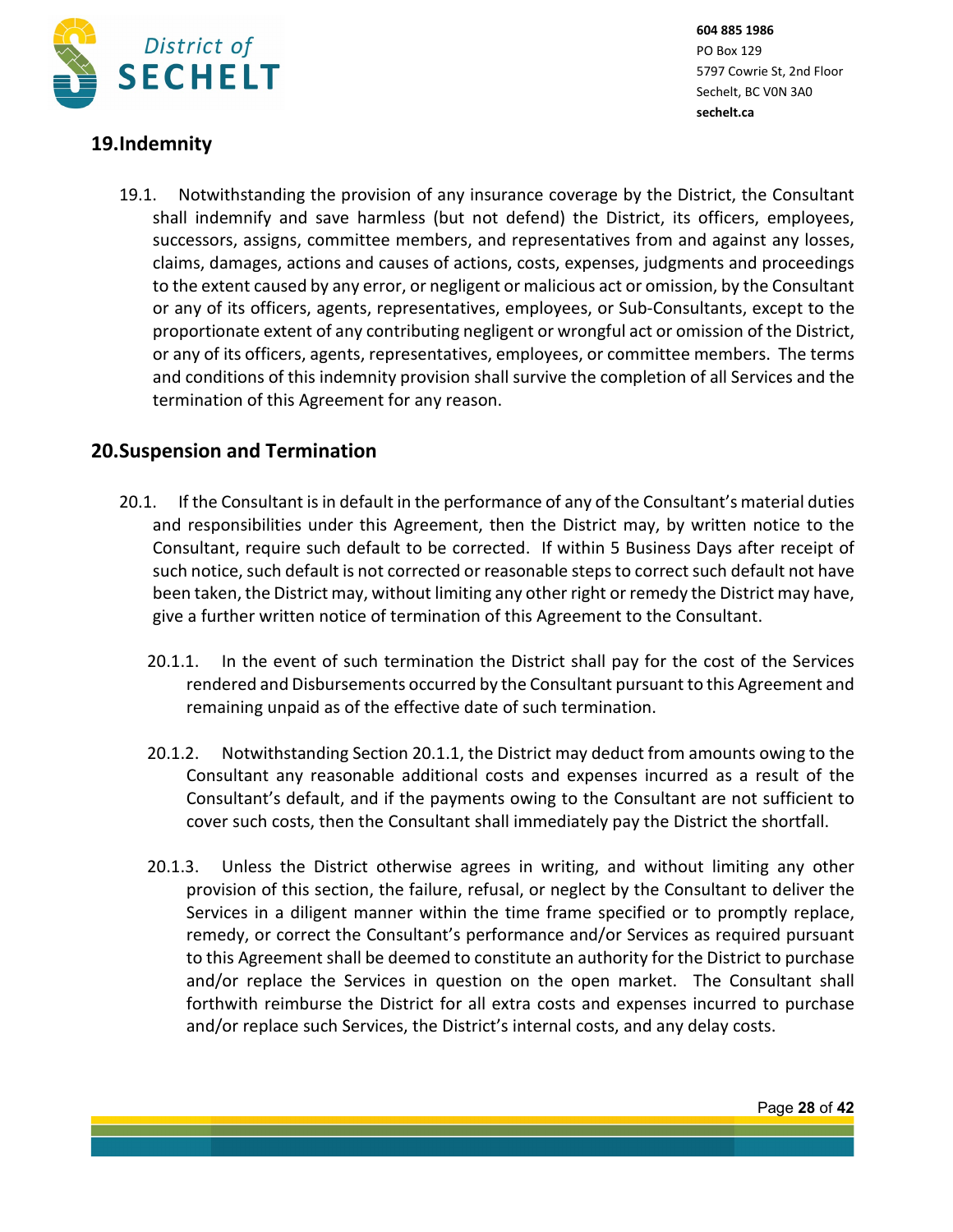

- 20.2. If the District fails to make payment to the Consultant in accordance with this Agreement, then the Consultant may, by written notice to the District, require that such default be corrected. If within 5 Business Days after receipt of such notice such default shall not have been corrected, or reasonable steps taken to correct such default, the Consultant may, without limiting any other right or remedy the Consultant may have, give a further written notice to the District to terminate immediately this Agreement.
	- 20.2.1. In the event of such termination the District shall pay for the cost of the Services rendered and Disbursements occurred by the Consultant pursuant to this Agreement and remaining unpaid as of the effective date of such termination.
	- 20.2.2. In the event of any other default by the District, the Consultant shall only have the right to claim damages, but not the right to terminate this Agreement
- 20.3. The District has the right to suspend or terminate further performance of all or any portion of the Services at any time, for convenience or any other reason, by written notice to the Consultant. Upon receipt of such notice, the Consultant shall immediately discontinue the performance of the Services as instructed, whether being performed by the Consultant or approved Sub-Consultants, except to the extent that those Services are reasonably necessary to comply with the Client's instructions, and shall preserve and protect all Work in progress and all completed Work.
	- 20.3.1. In the event of such suspension or termination, the District shall, in addition or any other rights or remedies the Consultant may have, pay the Consultant for that portion of the Services satisfactorily performed or completed to the date of the notice, including Disbursements incurred as provided under this Agreement.
- 20.4. If the Project is terminated by mutual consent of the parties, the District shall pay the Consultant for all Services performed, and for all Disbursements incurred pursuant to this Agreement and remaining unpaid as of the effective date of such termination.
- 20.5. If the Services are suspended by the District at any time for more than 60 calendar days, either consecutive or in the aggregate, through no fault of the Consultant, then the Consultant may, at any time until such suspension is lifted by the District, give written notice to the District of termination due to suspension. If within 15 Business Days after receipt of such notice such suspension has not been lifted, the Consultant may, without limiting any other right or remedy the Consultant may have, give a further written notice to the District to terminate this agreement.
	- 20.5.1. In the event of such suspension, the District shall pay for the cost of the Services rendered and Disbursements occurred by the Consultant pursuant to this Agreement and remaining unpaid as of the effective date of such suspension.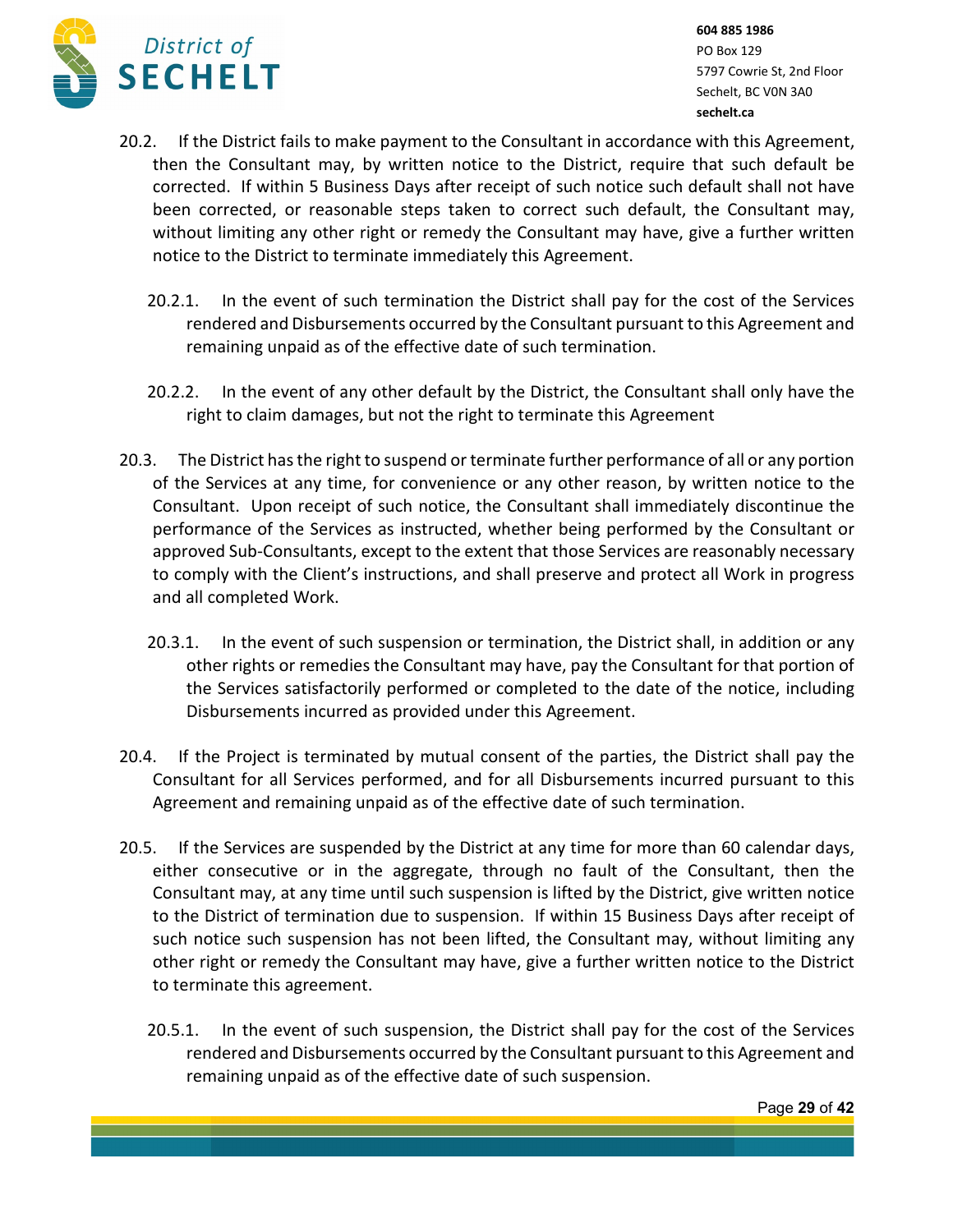

## **21.Dispute Resolution**

- 21.1. Both parties shall use reasonable efforts to resolve any dispute or difference of opinion under or in connection with this Agreement by good faith and amicable negotiations on a "without prejudice" basis, and shall provide frank, candid, and timely disclosure of all relevant facts, information, and documentation to facilitate negotiations.
- 21.2. If the dispute or difference of opinion is not resolved to the reasonable mutual satisfaction of the parties within 10 Business Days of the commencement of negotiations, the dispute or difference of opinion shall be submitted to mediation. Both parties agree to not make a request for arbitration or to commence litigation without first attempting the mediation process.
	- 21.2.1. The mediator shall be appointed by agreement of the parties and shall be impartial and free from any actual or apparent conflict of interest.
	- 21.2.2. Both parties shall share the costs of mediation equally.
- 21.3. If the dispute or difference of opinion is not resolved to the reasonable mutual satisfaction of both parties within 30 calendar days of the appointment of the mediator, or within such longer time as may be mutually agreed to by the parties, the dispute or difference of opinion may, upon the mutual written agreement of the parties, be submitted to binding arbitration in accordance with the laws of the Province of British Columbia.
- 21.4. If the dispute relates to the Consultant's fees or Disbursements under this Agreement, the District shall be entitled to withhold the amount of fees and/or Disbursements that are in dispute, and the District, in accordance with this Agreement, shall pay the undisputed balance.

# **22.Notices**

22.1. All notices under this Agreement shall be in writing and delivered by hand or pre-paid registered mail to the recipient's designated representative at the address set out on page 1 of this Agreement, and shall be considered to have been received immediately upon delivery, if delivered by hand, or 3 Business Days from the date of mailing, if sent by pre-paid registered mail.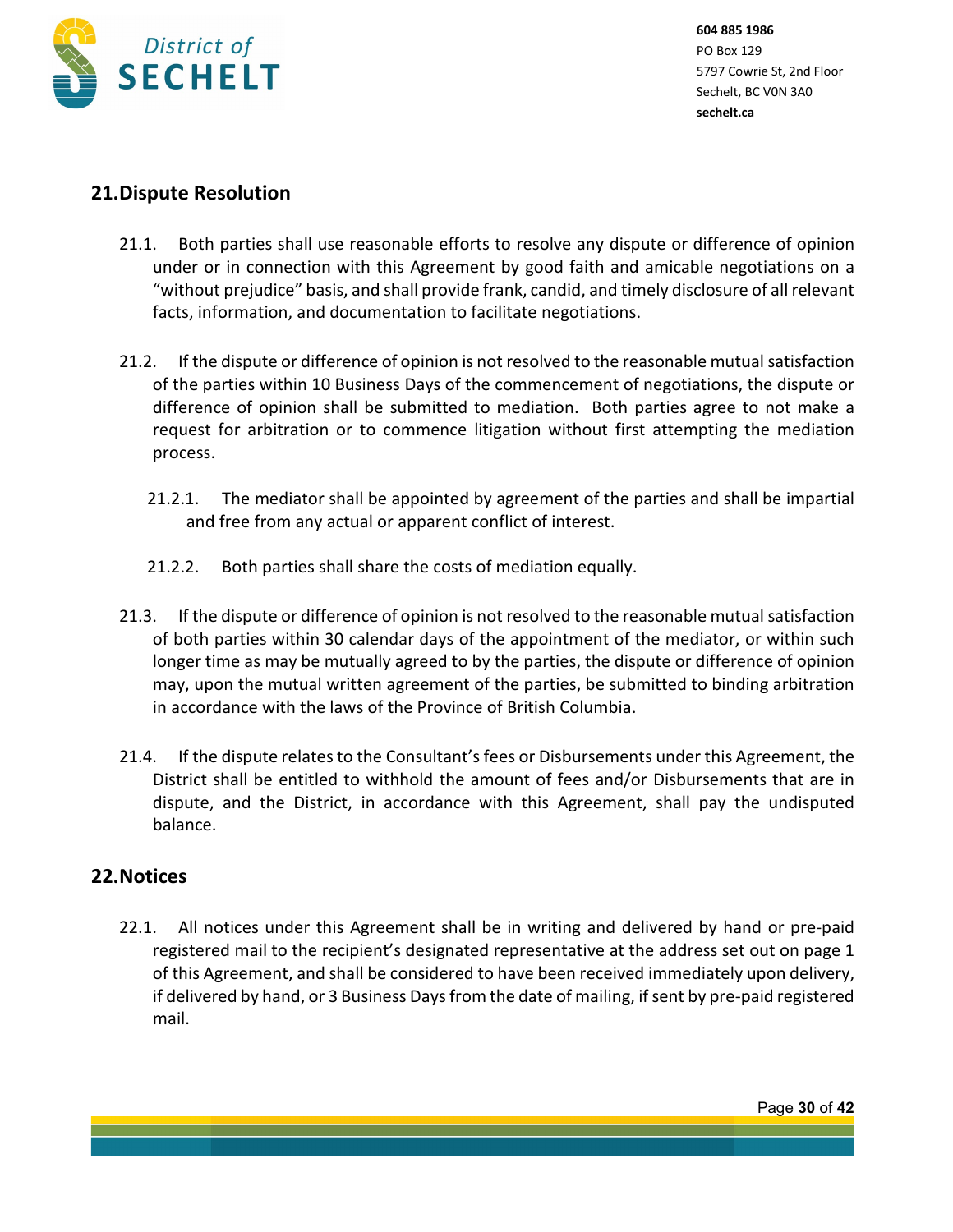

22.2. Either party may, at any time, change its address for notices by giving written notice to the other party in accordance with this Agreement.

## **23.Assignment**

23.1. Neither party shall assign this Agreement, or any portion of this Agreement, without the prior written consent of the other party.

## **24.Rights and Remedies**

- 24.1. The duties and obligations imposed by this Agreement and the rights and remedies available under this Agreement shall be in addition to and not in substitution for any duties, obligations, rights and remedies otherwise imposed by or available at law or equity.
- 24.2. No action or failure to act by either party shall constitute a waiver by that party of any of its rights or remedies, nor shall any such action or failure to act constitute an approval of or acquiescence in any breach under this Agreement.
- 24.3. Nothing contained or implied in this Agreement shall fetter in any way the discretion of the District or the Council. Further, nothing contained or implied in this Agreement shall derogate from or prejudice or affect the District's rights, powers, duties, or obligation in the exercise of its functions pursuant to the Community Charter or the Local Government Act, as amended or replaced, or act to fetter or otherwise affect the District's discretion, and the rights, powers, duties and obligations of the District under all public and private statutes, bylaws, orders and regulations.

# **25.Conflicts of Interest**

25.1. The Consultant declares and confirms that it has no pecuniary or other interest in the business of any third party that would cause a conflict of interest or be seen to cause a conflict of interest in performing the Services. If any such conflict of interest occurs during the term of this Agreement, the Consultant shall immediately declare it in writing to the District and, at the direction of the District, the Consultant shall promptly and diligently take steps to the satisfaction of the District to resolve the conflict.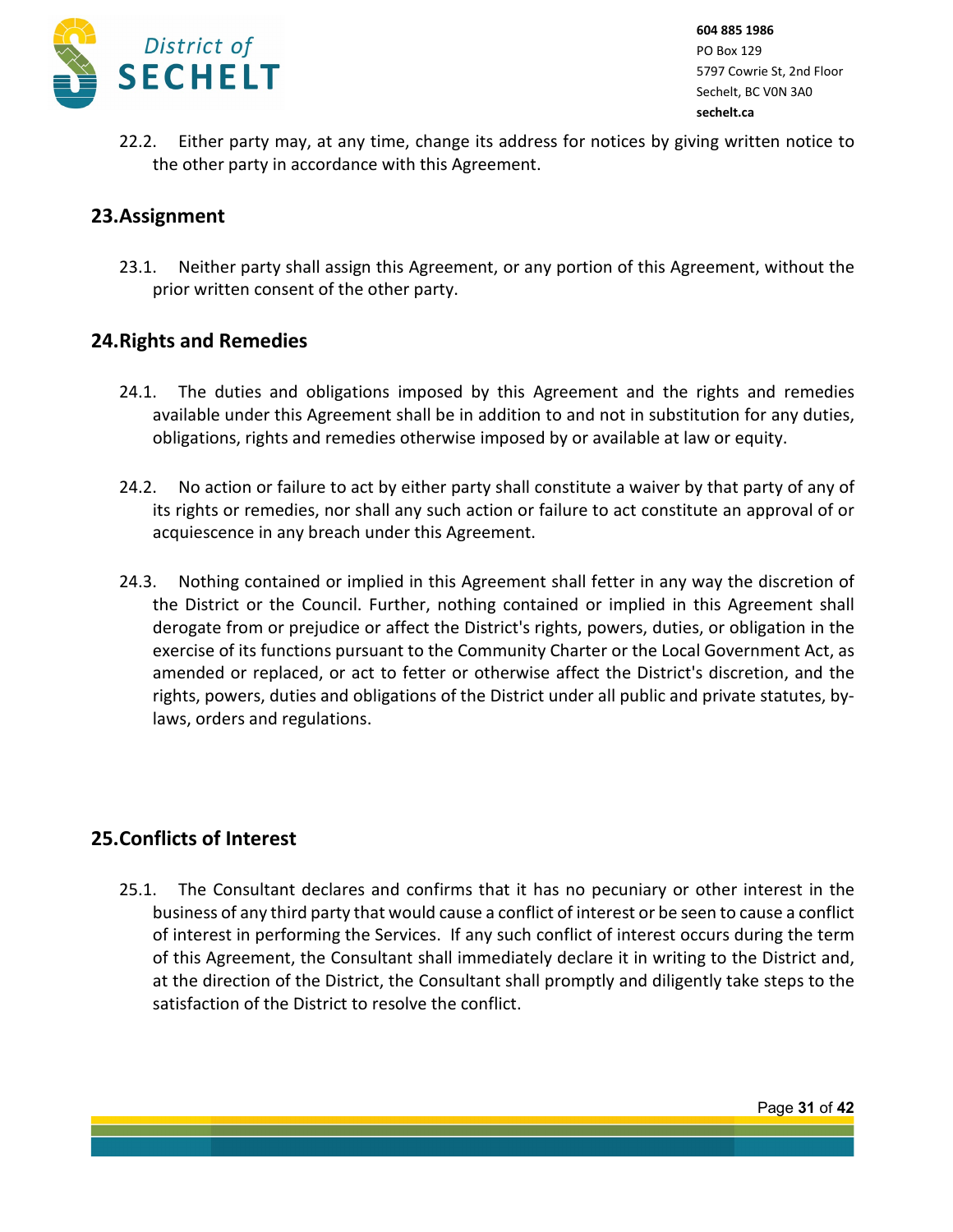

# **26.Independent Contractor**

26.1. The Consultant shall be, and in all respects be deemed to be, an independent contractor and nothing in this Agreement shall be construed to mean that the Consultant is an employee of the District or that any joint venture or partnership exists between the Consultant and the District.

## **27.Governing Law**

27.1. This Agreement shall be interpreted and construed according to the laws of British Columbia.

## **28.Interpretation**

- 28.1. Words importing the masculine gender shall include the feminine and neuter, and the singular shall include the plural where the meaning or context so requires and the rest of the sentence shall be construed as if the grammatical and terminological changes thereby rendered necessary had been made.
- 28.2. All captions, titles, and headings in this Agreement are inserted for convenience and ease of reference only and do not define, limit or enlarge the scope, meaning or intent of any provisions of this Agreement.

## **29.Enurement**

29.1. This Agreement shall be binding upon and enure to the benefit of the parties hereto and their respective executors, administrators, successors, and assigns.

## **30.Entire Agreement**

30.1. This Agreement constitutes the entire agreement between the parties relating to the matters covered in this Agreement and supersedes all prior agreements, negotiations, understandings, and representations between the parties, whether written or oral, relating to the subject matter hereof unless specifically provided for otherwise in this Agreement.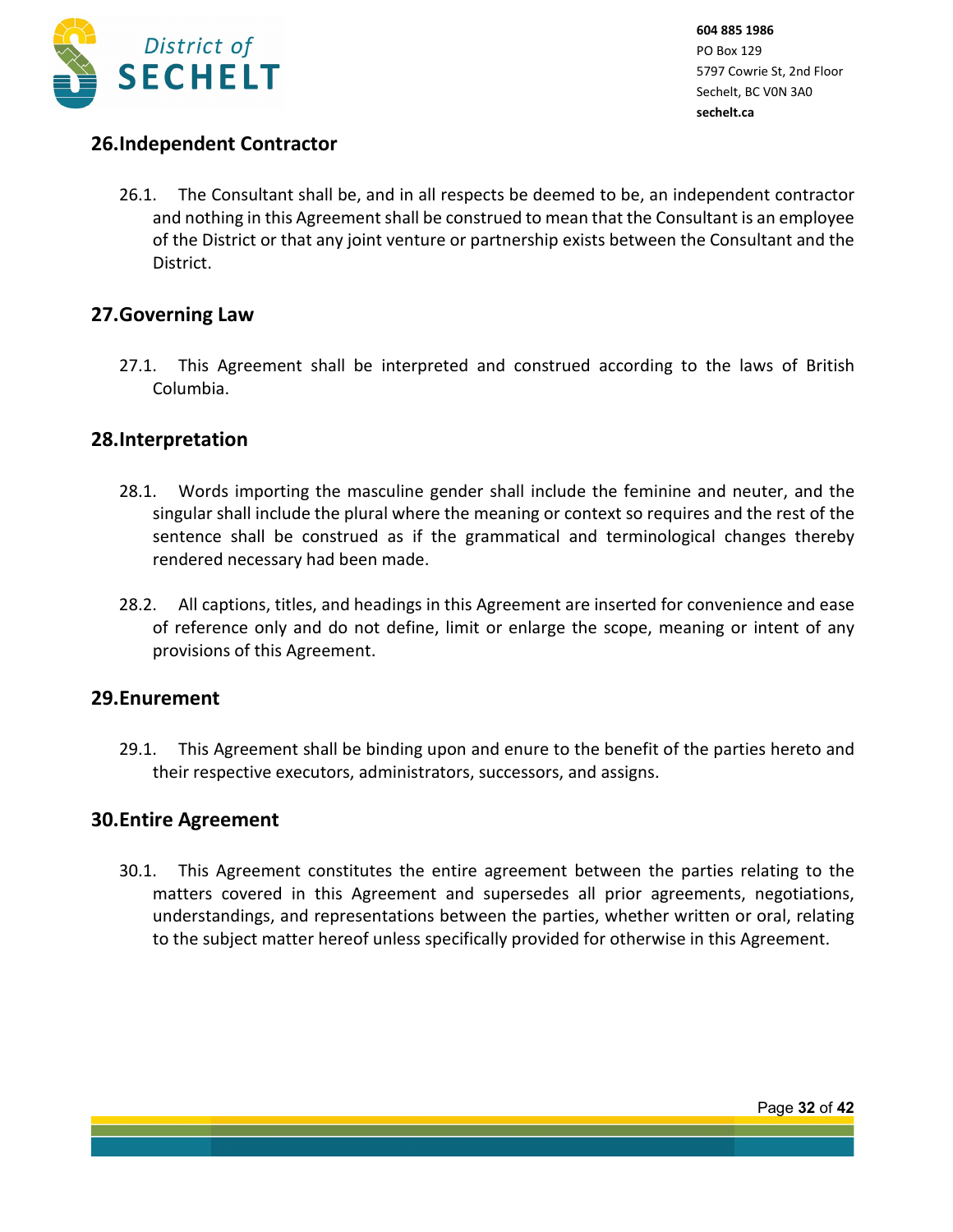

# **31.Unenforceability**

31.1. If any provision of this Agreement is found to be invalid, illegal, or unenforceable, it shall be severed from this Agreement and any such severance shall not affect the validity, legality, or enforceability of the remaining provisions of this Agreement.

# **32.Conflicting Provisions**

32.1. In the event of a conflict of ambiguity between a provision of Schedule B and another provision of this Agreement, including Schedules A and C of this Agreement, such other provision will prevail over the provision of Schedule B to the extent of the conflict or ambiguity.

# **33.Force Majeure**

33.1 Any default in the performance of this Agreement caused by any of the following events and without fault or negligence on the part of the defaulting party shall not constitute a breach of contract: labour strikes, riots, war, acts of governmental authorities, unusually severe weather conditions or other natural catastrophe, pandemic or any other cause beyond the reasonable control or contemplation of either party. Nothing herein relieves the District of its obligation to pay the Consultant for services rendered. This provision applies, without limitation, to any impacts caused by, resulting from, or arising out of the COVID-19 pandemic, which was declared a worldwide pandemic by the World Health Organization on March 11, 2020.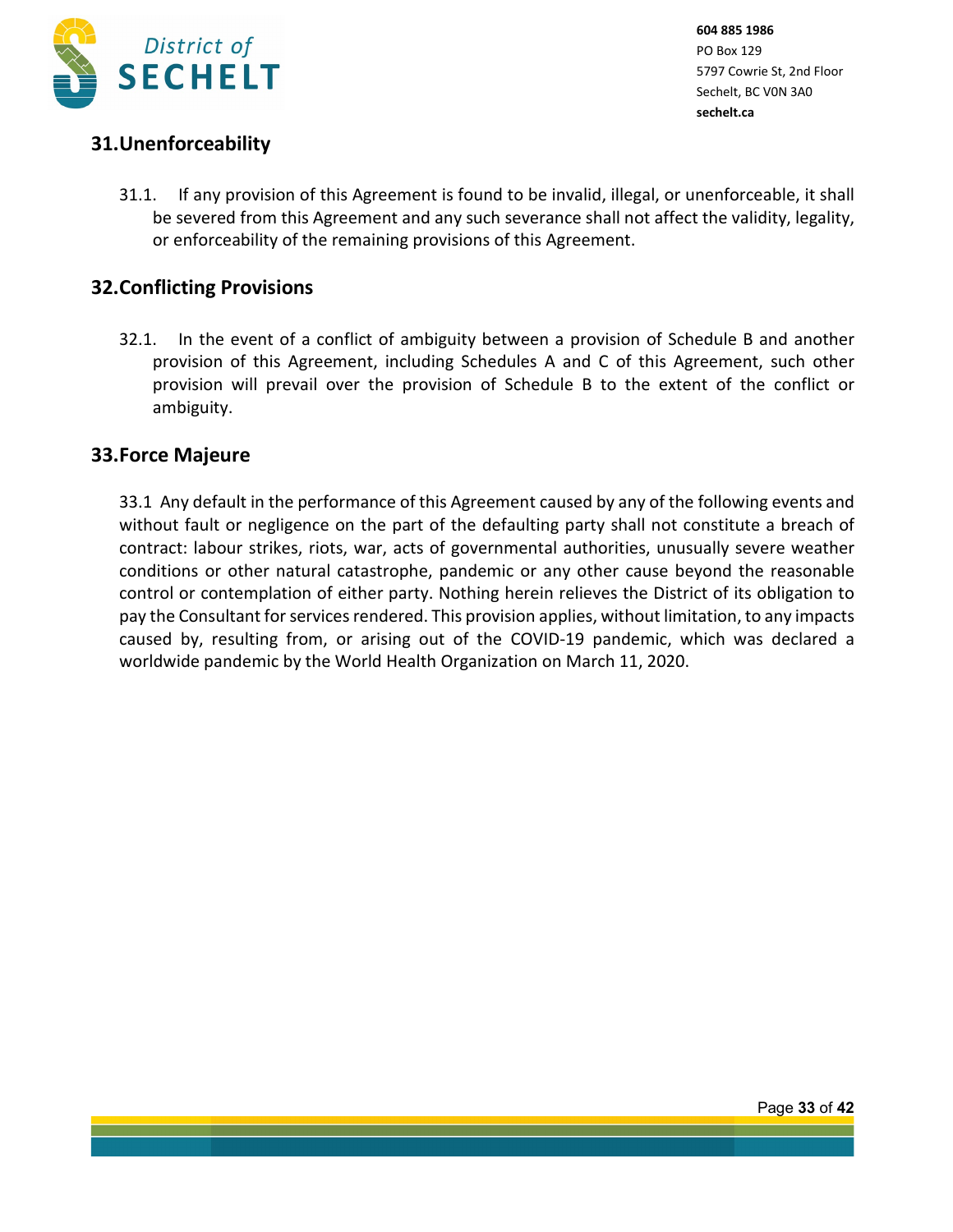

**IN WITNESS WHEREOF** the parties hereto have executed this Agreement the day and year first written above.

Consultant: **CONSULTANT NAME**

(FULL LEGAL NAME OF CORPORATION, PARTNERSHIP OR INDIVIDUAL)

(AUTHORIZED SIGNATORY)

(AUTHORIZED SIGNATORY)

**THE DISTRICT OF SECHELT**

(DIRECTOR OF ENGINEERING AND OPERATIONS: Kirn Dhillon)

(DIRECTOR OF FINANCIAL SERVICES: David Douglas)

Page **34** of **42**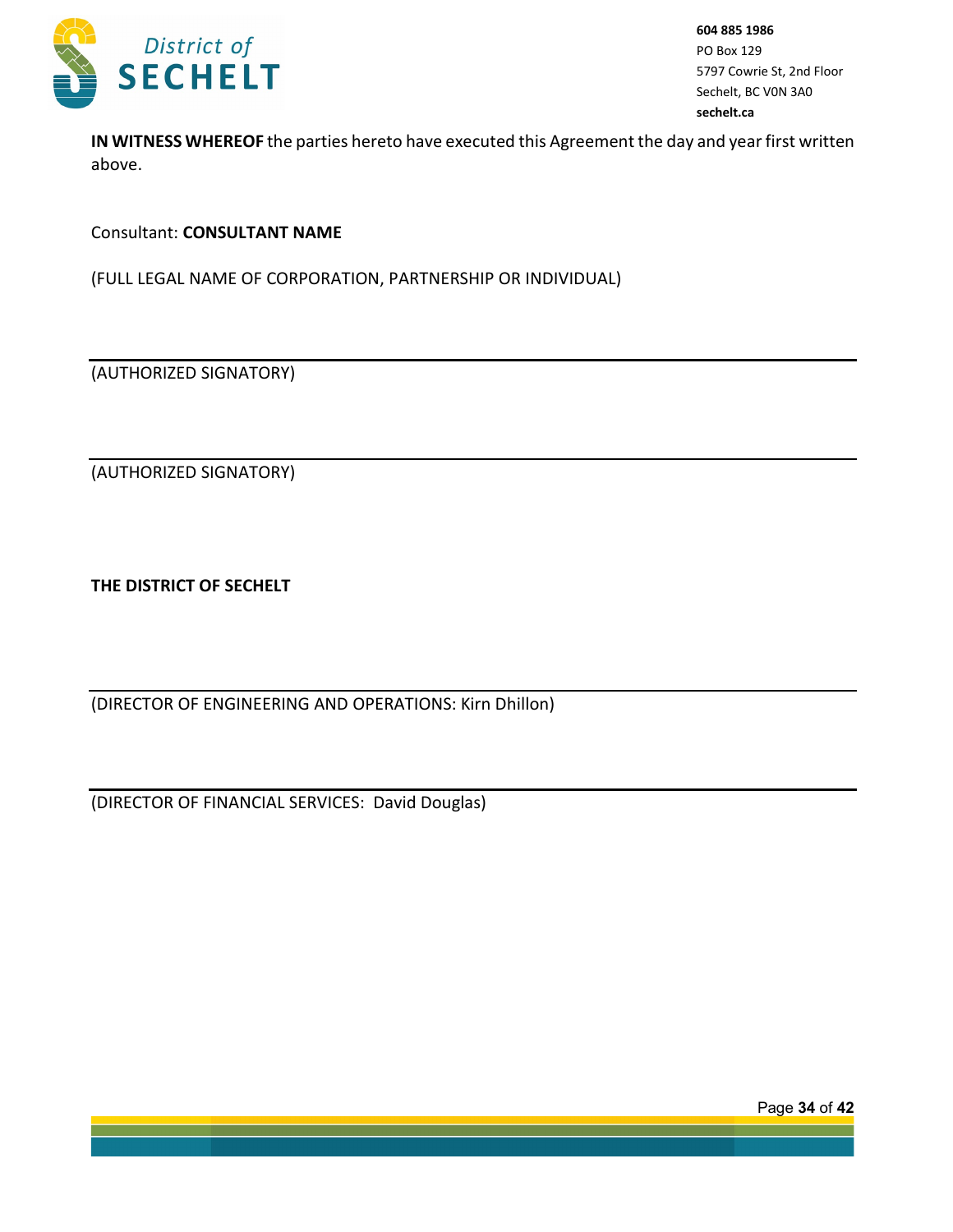

## **SCHEDULE A – SERVICES**

Terms of Reference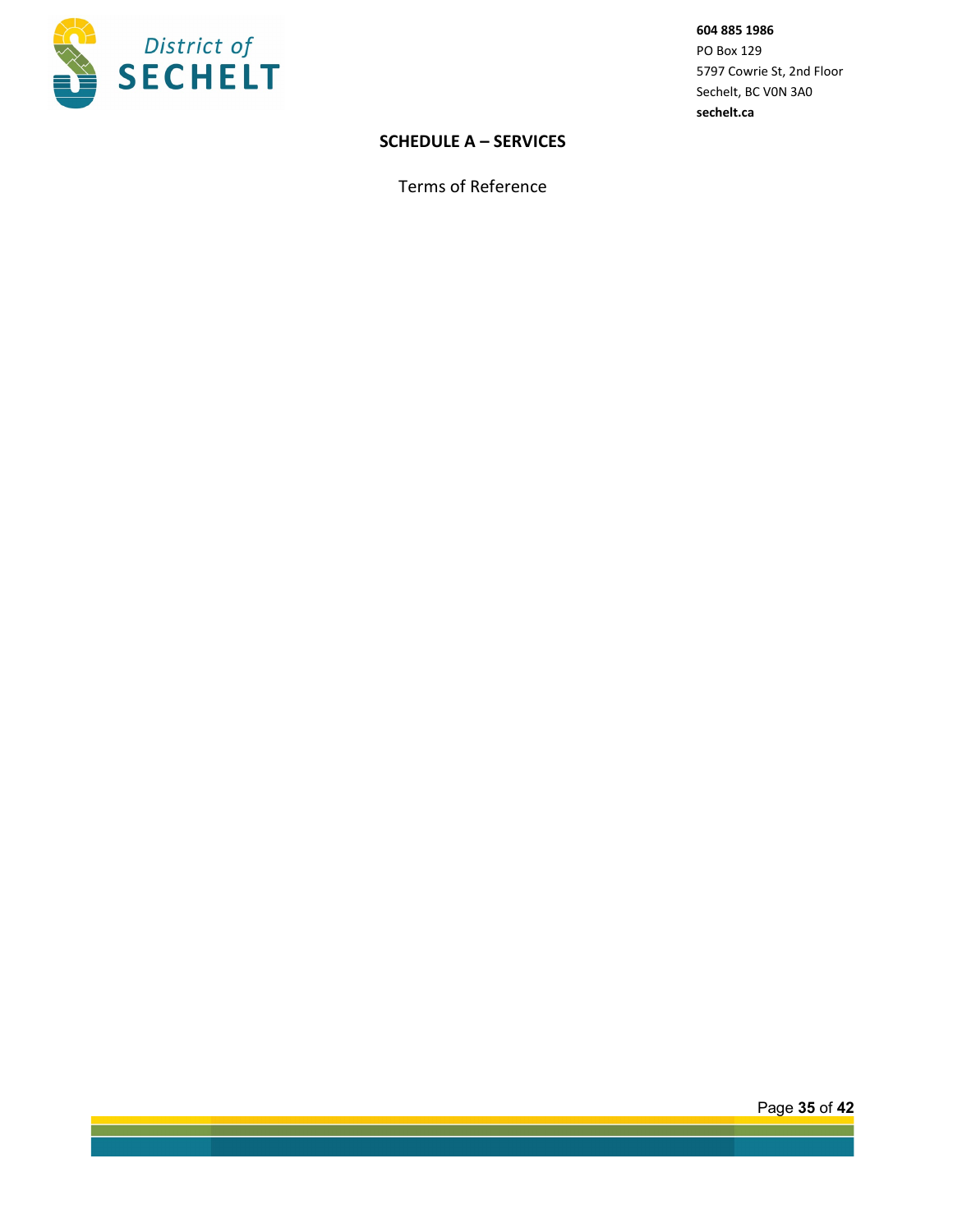

### **SCHEDULE B – CONSULTANT'S PROPOSAL**

B.1 The District shall pay the Consultant as set out in the Consultant's Proposal.

Page **36** of **42**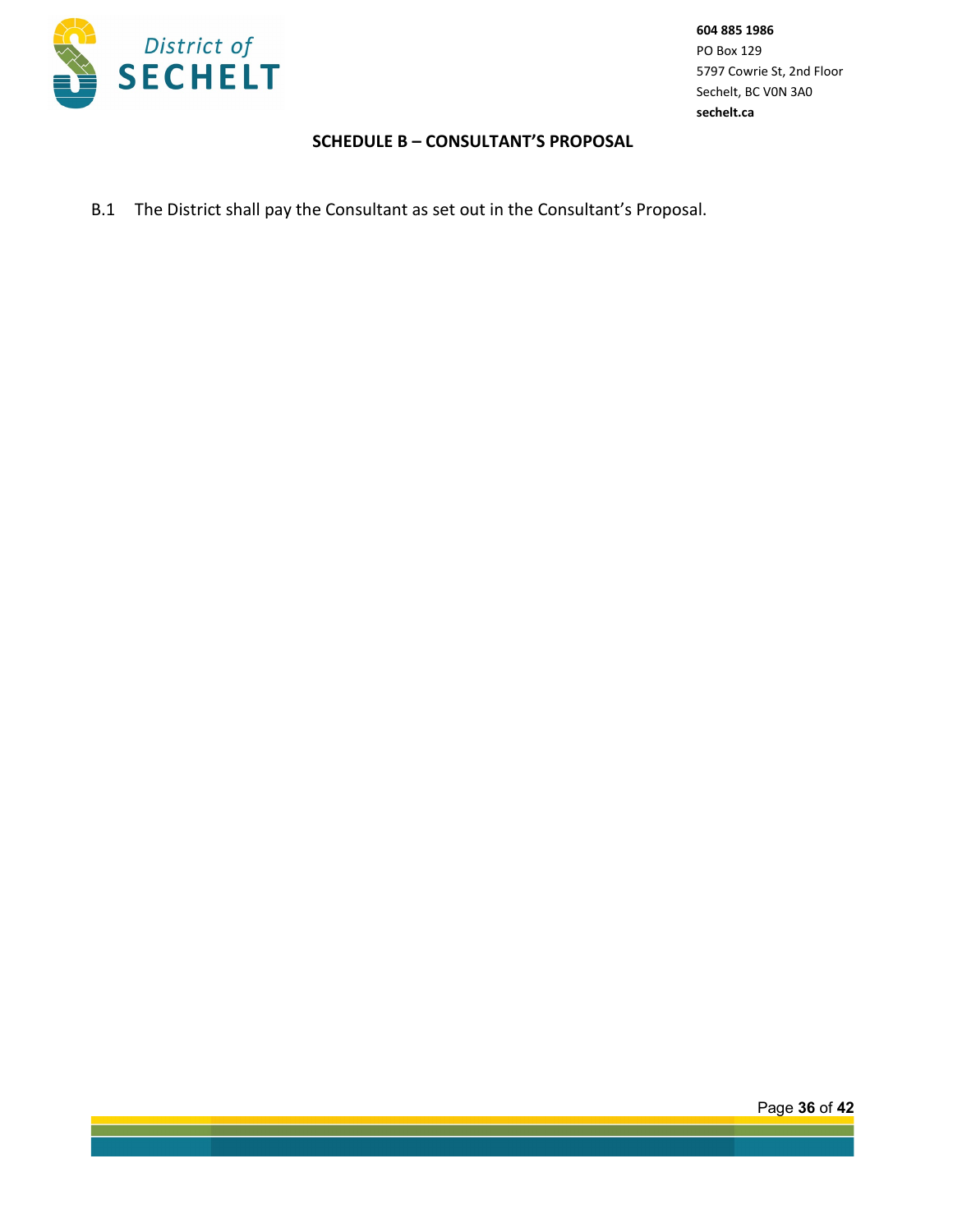

## **SCHEDULE C – INSURANCE**

C.1 The Consultant shall obtain and maintain for the duration of the Services and for a minimum of 2 year from completion of the Services, at its own cost, **Professional Liability Insurance** with terms and from an insurer satisfactory to the District.

C.1.1 The **Professional Liability Insurance** Policy shall insure the Consultant's legal liability for errors, omissions, and negligent acts, to the extent of no less than the following:

\$2,000,000.00 per claim \$2,000,000.00 aggregate

- C.2 The Consultant shall obtain and maintain for the duration of the Services, at its own cost, the following insurance with terms and from insurers satisfactory to the District:
	- a. **Comprehensive General Liability** coverage, covering premises and operations liability;
	- b. **Consultant's Contingency Liability** coverage, covering operations of Sub-Consultants;
	- c. **Completed Operations Liability** coverage;
	- d. **Contractual Liability** coverage; and
	- e. **Owned and Non-owned Automobile Liability Insurance** coverage
	- C.2.1 The limits of coverage shall not be less than the following:
		- a. Bodily Injury Liability \$2,000,000.00 each occurrence; \$2,000,000.00 aggregate products and/or completed operations
		- b. Property damage Liability \$2,000,000.00 each occurrence; \$2,000,000.00 aggregate products and/or completed operations
		- c. Owned and Non-owned Automobile- \$5,000,000.00 any one accident
	- C.2.3 A Cross Liability clause shall be made part of the Comprehensive General Liability Insurance.

## **END OF SAMPLE AGREEMENT**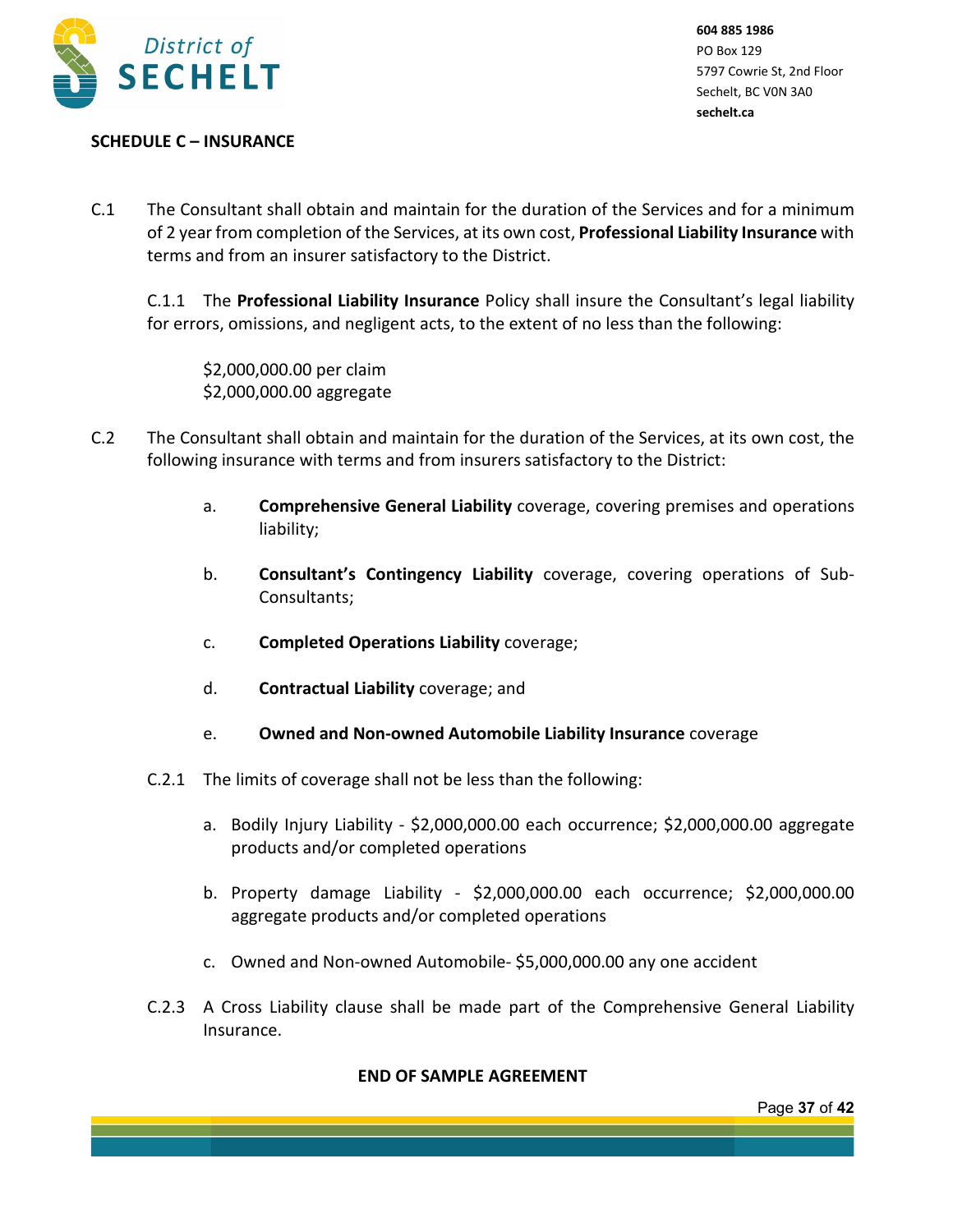

# SCHEDULE A—SIGNATURE AND ACCEPTANCE

Failure to complete this schedule, including a proper signature, will result in a Proposal not being considered. The authorizing signatory must be an officer, employee or agent having authority to legally bind the Proponent to the terms of the Proposal.

| The Proponent is an _____ Individual _____ Partnership ______ Corporation (check where applicable) |              |  |  |  |
|----------------------------------------------------------------------------------------------------|--------------|--|--|--|
|                                                                                                    |              |  |  |  |
| <b>Business Information</b>                                                                        |              |  |  |  |
| Name:                                                                                              |              |  |  |  |
| Address:                                                                                           | Postal Code: |  |  |  |
| Telephone #:                                                                                       | Website:     |  |  |  |
| <b>Contact Information</b>                                                                         |              |  |  |  |
| Name:                                                                                              | Telephone #: |  |  |  |
| Email:                                                                                             |              |  |  |  |

We certify that we have read and understand the information provided in the RFP and all addenda. The information provided in our Proposal is accurate and we agree to be bound by all conditions, statements, representations and prices offered herein.

|                   | <b>Executed this</b> | day of | 2022.                |               |
|-------------------|----------------------|--------|----------------------|---------------|
|                   |                      |        |                      |               |
| Signature         |                      |        |                      |               |
| Name (print)      |                      |        | Title (print)        |               |
| Witness Signature |                      |        | Witness Name (print) |               |
|                   |                      |        |                      | Page 38 of 42 |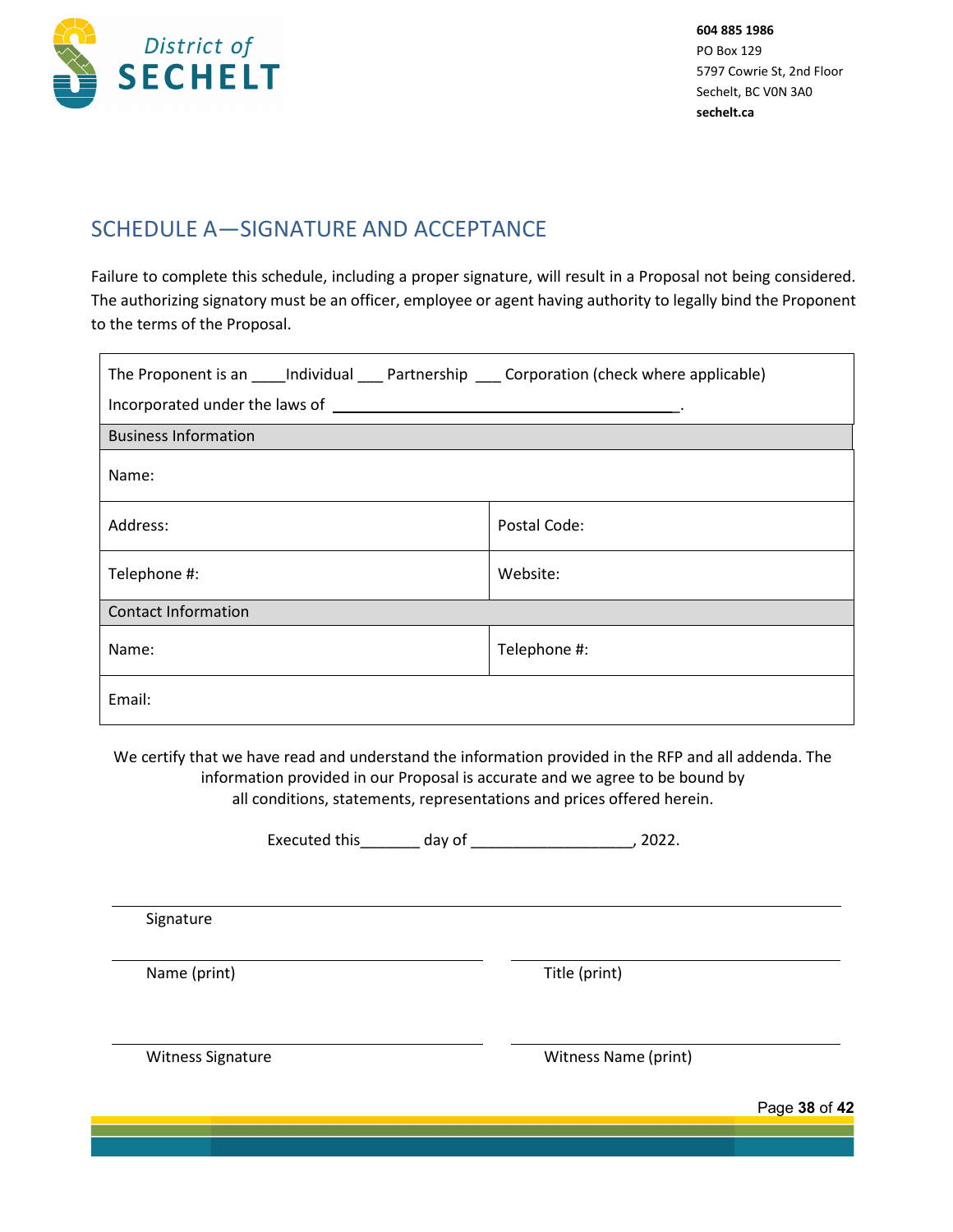

### END OF SCHEDULE A – SIGNATURE AND ACCEPTANCE

# SCHEDULE B—PROPOSED RATE SHEET

Rates offered must be provided in this Schedule B, and **must be firm for the entire Agreement period** unless this RFP specifically states otherwise.

Rates shall be in Canadian dollars only and include all costs of performing the requested services, including labour, equipment, fuel, transportation, delivery, and all other costs associated with the scope of services and requirements in this RFP, excluding any sales taxes. Proponents must provide their GST/PST number, as applicable, as a condition of any Agreement.

If additional space is required, please add an attachment to this form.

| Scope                                                                                           | <b>Fixed Fee</b> |
|-------------------------------------------------------------------------------------------------|------------------|
| AOA study and recommendations. Fee to include all disbursements and expenses,<br>excluding GST. |                  |
| <b>GST</b>                                                                                      |                  |
| <b>TOTAL Fee</b>                                                                                |                  |

#### END OF SCHEDULE B—PROPOSED RATE SHEET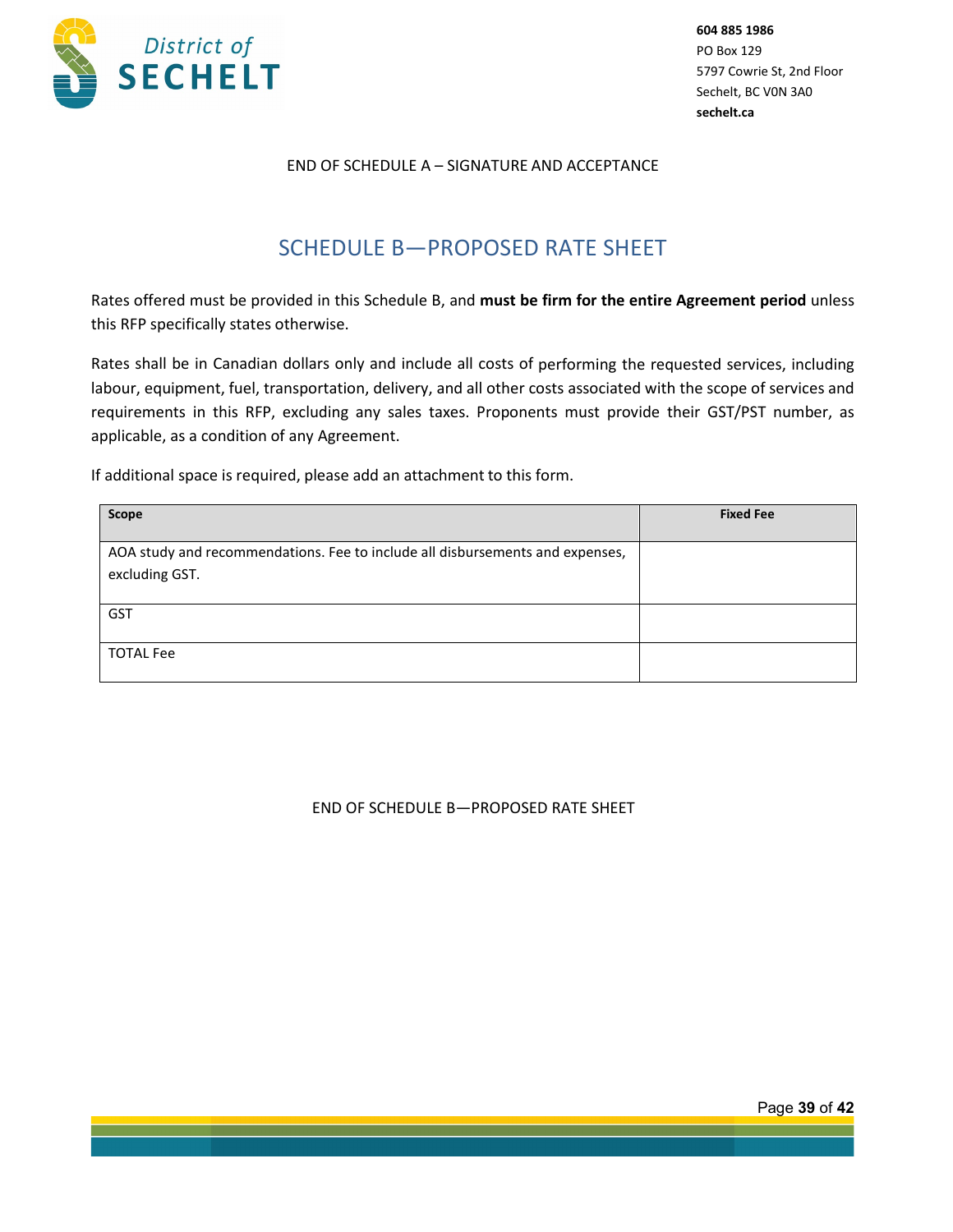

# SCHEDULE C—EXPERIENCE & REFERENCES

### **EXPERIENCE**

Years of experience Proponent has providing services set out in RFP:

Proponents shall provide three (3) separate customers, other than the District, with which they have undertaken work of a similar nature to this RFP. The District will use this information to assess Proponent's experience in the appropriate fields of work, and may contact the references given below before awarding any Agreement. If additional space is required, please add an attachment to this form.

| <b>Reference 1</b>          |  |
|-----------------------------|--|
| <b>Client Name</b>          |  |
| Contact Name & Phone Number |  |
| Year & Location of Work     |  |
| <b>Contract Value</b>       |  |
| Description of Work         |  |
| <b>Reference 2</b>          |  |
| <b>Client Name</b>          |  |
| Contact Name & Phone Number |  |
| Year & Location of Work     |  |
| <b>Contract Value</b>       |  |
| Description of Work         |  |
| <b>Reference 3</b>          |  |
| <b>Client Name</b>          |  |
| Contact Name & Phone Number |  |
| Year & Location of Work     |  |
| <b>Contract Value</b>       |  |
| Description of Work         |  |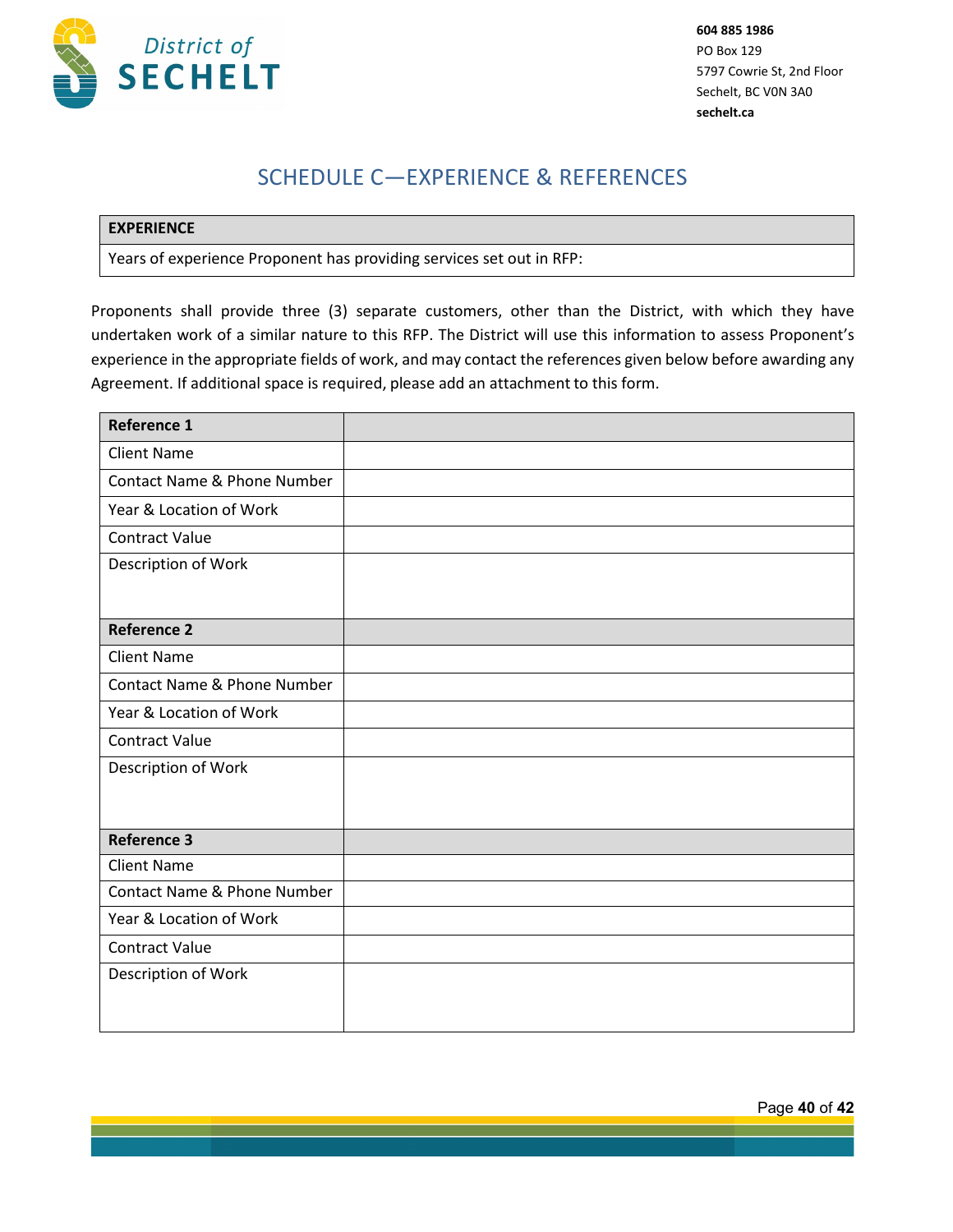

# SCHEDULE C—EXPERIENCE & REFERENCES

### **QUALIFICATIONS**

Please provide the educational credentials, certifications, specialized training, etc. of the key personnel of the Proponent expected to deliver the services requested in this RFP. If additional space is required, please add an attachment to this form.

| <b>Key Personnel-Name</b> | <b>Qualifications/Credentials</b> | <b>Year Obtained/Re-certified</b> |
|---------------------------|-----------------------------------|-----------------------------------|
|                           |                                   |                                   |
|                           |                                   |                                   |
|                           |                                   |                                   |
|                           |                                   |                                   |
|                           |                                   |                                   |
|                           |                                   |                                   |
|                           |                                   |                                   |

### END OF SCHEDULE C—EXPERIENCE & REFERENCES